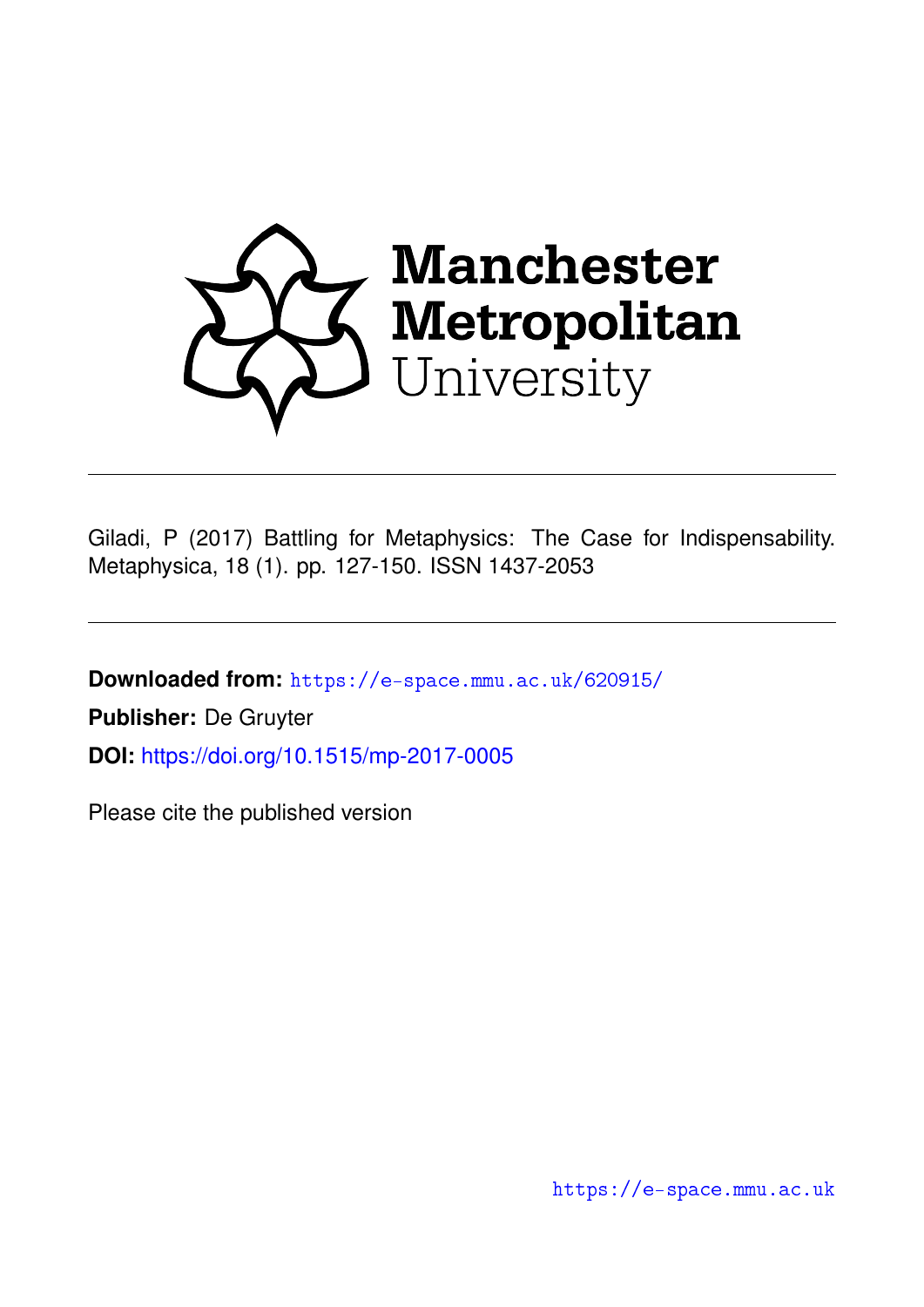# Paul Giladi Battling for Metaphysics: The Case for Indispensability

#### DOI 10.1515/mp-2017-0005

Abstract: The aim of this paper is to propose that both Hegel and Peirce are committed to two arguments against the notion that metaphysics is impossible, where not only do they claim metaphysics is possible, but that they also insist on the indispensability of this philosophical discipline. In the first argument, both Hegel and Peirce argue that it is impossible to eliminate metaphysical concepts from ordinary language and our scientific practices. In the second argument, both Hegel and Peirce argue that metaphysics is a necessary part of intellectual enquiry on the grounds that metaphysics is indispensable for human development. Such is the philosophical significance of both their views on the indispensability of metaphysics that there is every reason to regard Hegel and Peirce as representing powerful challenges to eliminativist attitudes to metaphysical enquiry. The purpose of my paper is to justify the exercise of metaphysics as a "humanistic discipline", to use an expression from Bernard Williams. Using perfectionist approaches to ethics as a framework in which to contextualise the question of whether it could ever be desirable to eliminate metaphysics is under-explored and potentially a major avenue through which to explore the way we do metaphysics today.

Keywords: Hegel, Peirce, Metaphysics, Indispensability, Eliminativism, Perfectionism

### I

Hegel and Peirce are metaphysical thinkers. By 'a metaphysical thinker'  $-$  to take my lead from Jonathan Lowe's definition of metaphysics<sup>1</sup> - I mean someone who makes general enquiries into the fundamental structure of reality as a whole.<sup>2</sup> As is

<sup>1</sup>Compare this with Adrian Moore's definition of metaphysics: "Metaphysics is the most general attempt to make sense of things". (Moore 2012: 1).

<sup>2</sup> Lowe (2002: 2–3). It is important to note that no definition of metaphysics is ever likely to meet with universal acceptance, simply because the concept of metaphysics is essentially a contested concept.

<sup>\*</sup>Corresponding author: Paul Giladi, Department of Philosophy, University of Sheffield, Sheffield S10 2TN, UK, E-mail: [paul.giladi@gmail.com](mailto:paul.giladi@gmail.com)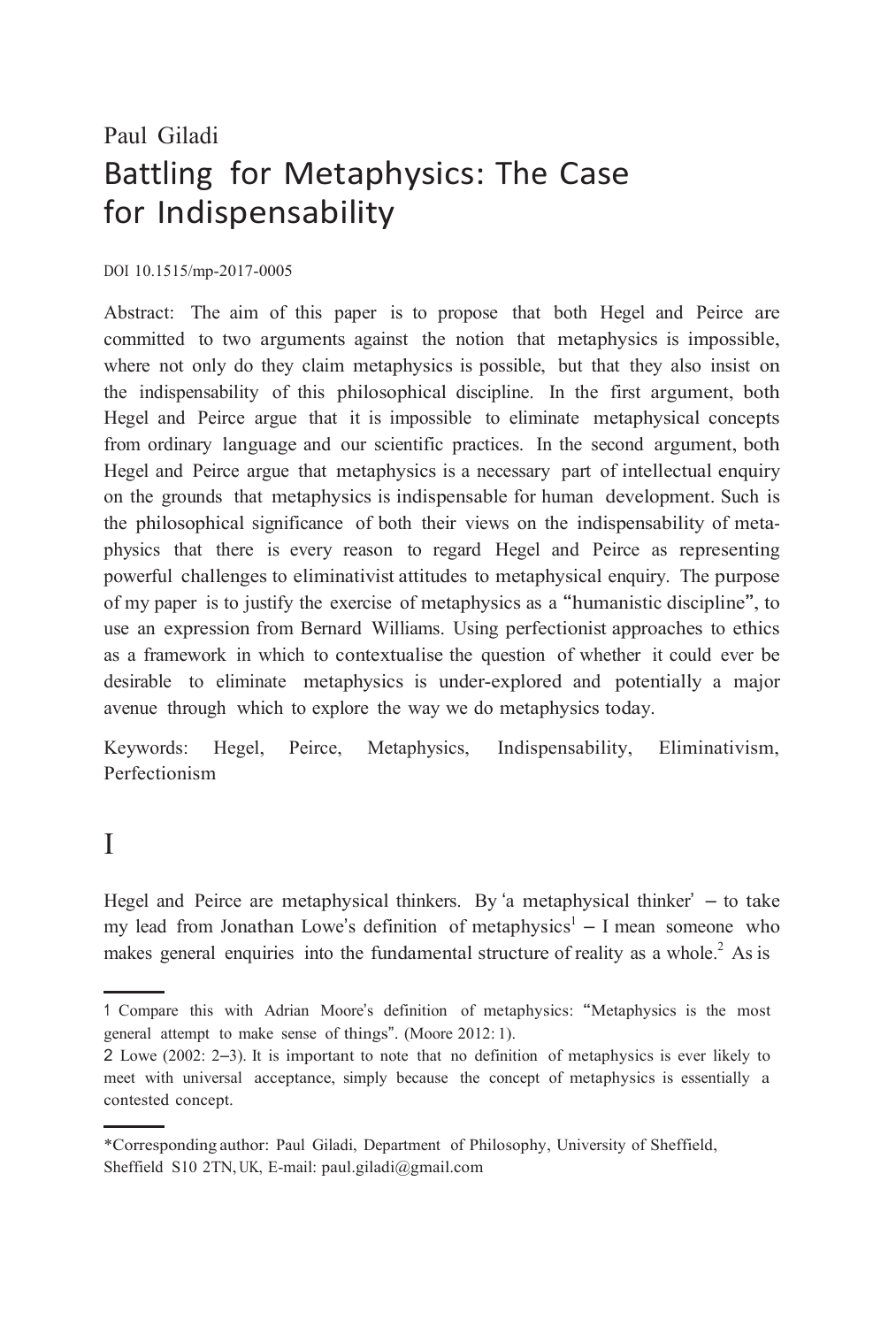well-known, one of Kant's principal aims in the Critique of Pure Reason is to establish the limits of human cognition, and thereby provide a new foundation for metaphysical enquiry: he sees metaphysics as being dependent on certain epistemological principles being established about what human beings can know and what human beings cannot know  $-i$ , e. our conception of metaphysics is going to rely on what epistemological principles we can establish about how our cognition works and how, if at all, it can (and invariably) does goes wrong. Though Kant defines metaphysics as the cognitive enterprise that aims to grasp the unconditioned (infinite) through pure reason (cf. B7, 378–88, 395), one should not take such utterances to tell us everything about how Kant understands the discipline, for he draws an important distinction between 'general metaphysics' (metaphysica generalis) and 'special metaphysics' (metaphysica specialis).

General metaphysics (ontology) is concerned with the nature of objects in general and our cognition of objects in general, whereas special metaphysics is concerned with our cognition of a particular class of objects, namely God, the world, and the self of rational psychology as presented by Descartes, Leibniz, Wolff, and others. Given that general metaphysics and special metaphysics have different objects of enquiry, each discipline makes a specific error which is exposed in a unique way. With regard to general metaphysics, Kant argues that philosophers such as Leibniz and Wolff hold that one can acquire knowledge of objects in general merely through either the laws of general logic, such as the Principle of Non-Contradiction, or through the exercise of the pure concepts of the understanding, the concepts of transcendental logic. The error of general metaphysics, then, is that it violates one of the principles of Kant's Discursivity Thesis, namely that concepts without intuitions are empty, where the error consists in holding that the unschematised use of categorial concepts, i. e. the application of concepts independently of the conditions of sensibility, establishes knowledge (or at least determinate cognition) of objects. A consequence of acknowledging this mistake, as Kant famously states, is that "… the proud name of ontology, which presumes to offer synthetic a priori cognitions of things in general … must give way to the more modest title of a transcendental analytic" (A247/B304). What this means is that given the failure of general metaphysics to justify synthetic a priori knowledge, due to its dogmatism, the only viable means of adequately justifying this kind of knowledge is to be provided by a transcendental analysis of our cognitive capacities.

With regard to special metaphysics, the error of this area of metaphysics consists in judgements concerning God, the world, and the immortal and immaterial self being infected with transcendental illusion – the conflation of our cognitive interests and the conceptual features of certain phenomena with the determination of things in themselves: for example, our judgements about the self being a simple, immaterial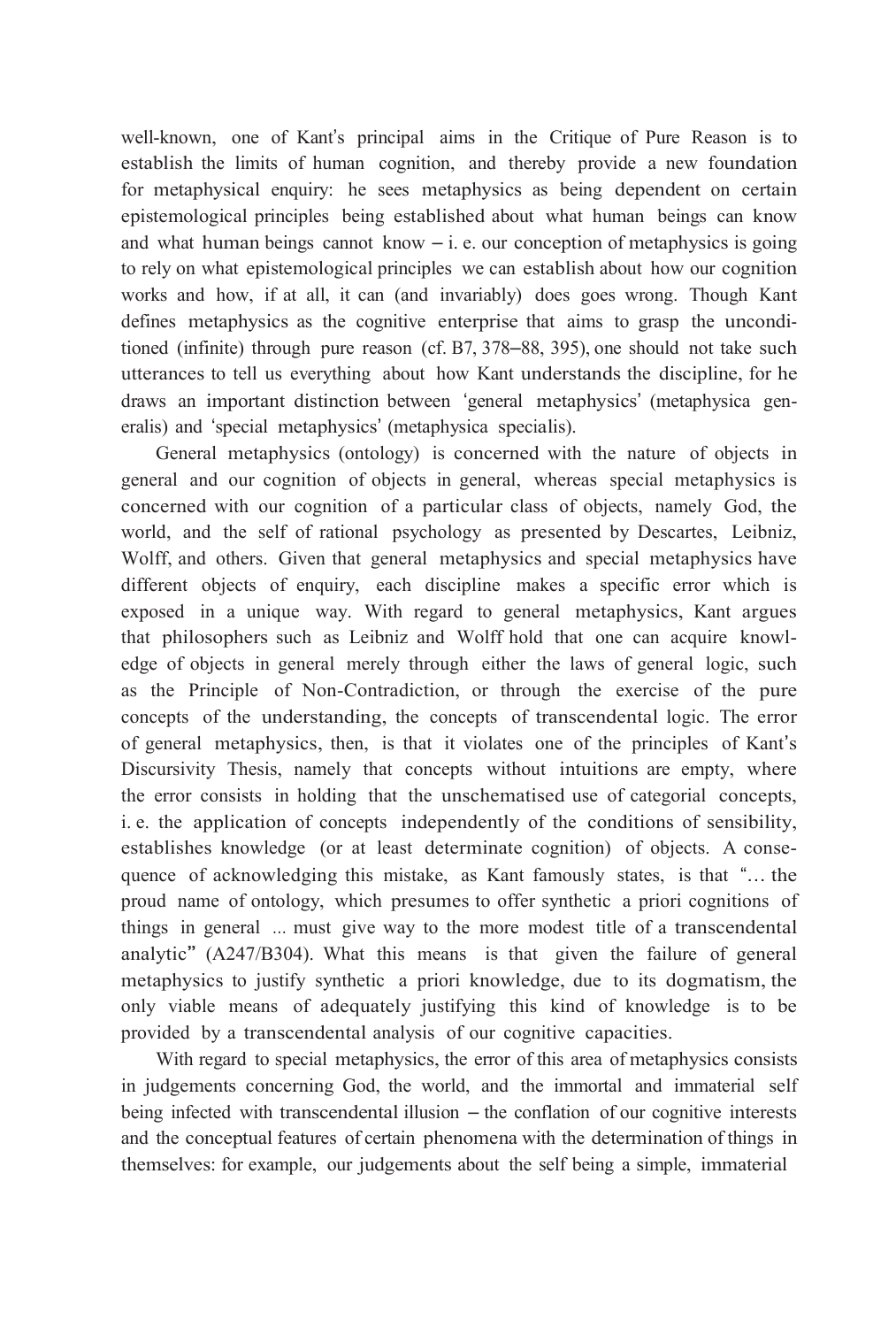substance are based on the illegitimate conflation of conceptual properties of the notion of the self – that of simplicity, unity, and subjectivity – with a metaphysic of the self as something simple and substantial. In other words, we commit the fallacy of hypostatisation when we think about the self from the perspective of rational psychology. Indeed, rational psychology, according to Kant, is just one of the branches of special metaphysics that is infected with various fallacies, such as paralogisms, amphibolies, subreption and hypostatisation, because these formal errors permeate our cognitive practices when we also engage with the philosophical questions and methodologies of rational cosmology and rational theology.

While these critical comments from Kant about metaphysics may still leave room for metaphysics in some sense (as Kant seems to have wanted), I am just using Kant's critique of metaphysics to provide a background to the different approach offered by Hegel and Peirce in what follows.

Starting with Hegel, we find his response is rather emphatic:

[E]veryone possesses and uses the wholly abstract category of being. The sun is in the sky; these grapes are ripe, and so on ad infinitum. Or, in a higher sphere of education, we proceed to the relation of cause and effect, force and its manifestation, etc. All our knowledge and ideas are entwined with metaphysics like this and governed by it; it is the net which holds together all the concrete material which occupies us in our action and endeavour. But this net and its knots are sunk in our ordinary consciousness beneath numerous layers of stuff. This stuff comprises our known interests and the objects that are before our minds, while the universal threads of the net remain out of sight and are not explicitly made the subject of our reflection. (LHP: 27–8)

Categories, like being, or singularity, are already mingled into every proposition, even what it has a completely sensible content: "This leaf is green". (EL: §3, 27)

For Hegel, not only is metaphysics possible and viable, metaphysics is also unavoidable. Hegel denies that it is possible to have a standpoint in which our concern for ordinary states of affair is free from metaphysical speculation and concepts. In other words, it is impossible for us to not have metaphysical commitments in some way or another even when we are in situations which seem paradigmatic cases of ordinary language usage.<sup>3</sup> To quote David Oderberg, who would agree with Hegel on this subject:

<sup>3</sup> Interestingly, however, one may claim what Hegel argues, namely that metaphysical concepts are ineliminable in language, does not obviously mean metaphysical concepts bind enquirers to engage in speculative philosophy, which is a very specific genus of metaphysical enquiry. In response, though, I do not think Hegel's aim in the passages I quoted is to justify the unavoidability of speculative idealism, rather his concerns here are more modest. The task of characterising metaphysical concepts in a speculative way  $-$  i. e. using dialectical logic to make sense of concepts such as finitude and infinity – is not the focus of Hegel's attention in the above passages, but is of course a central aspect of his work on metaphysics.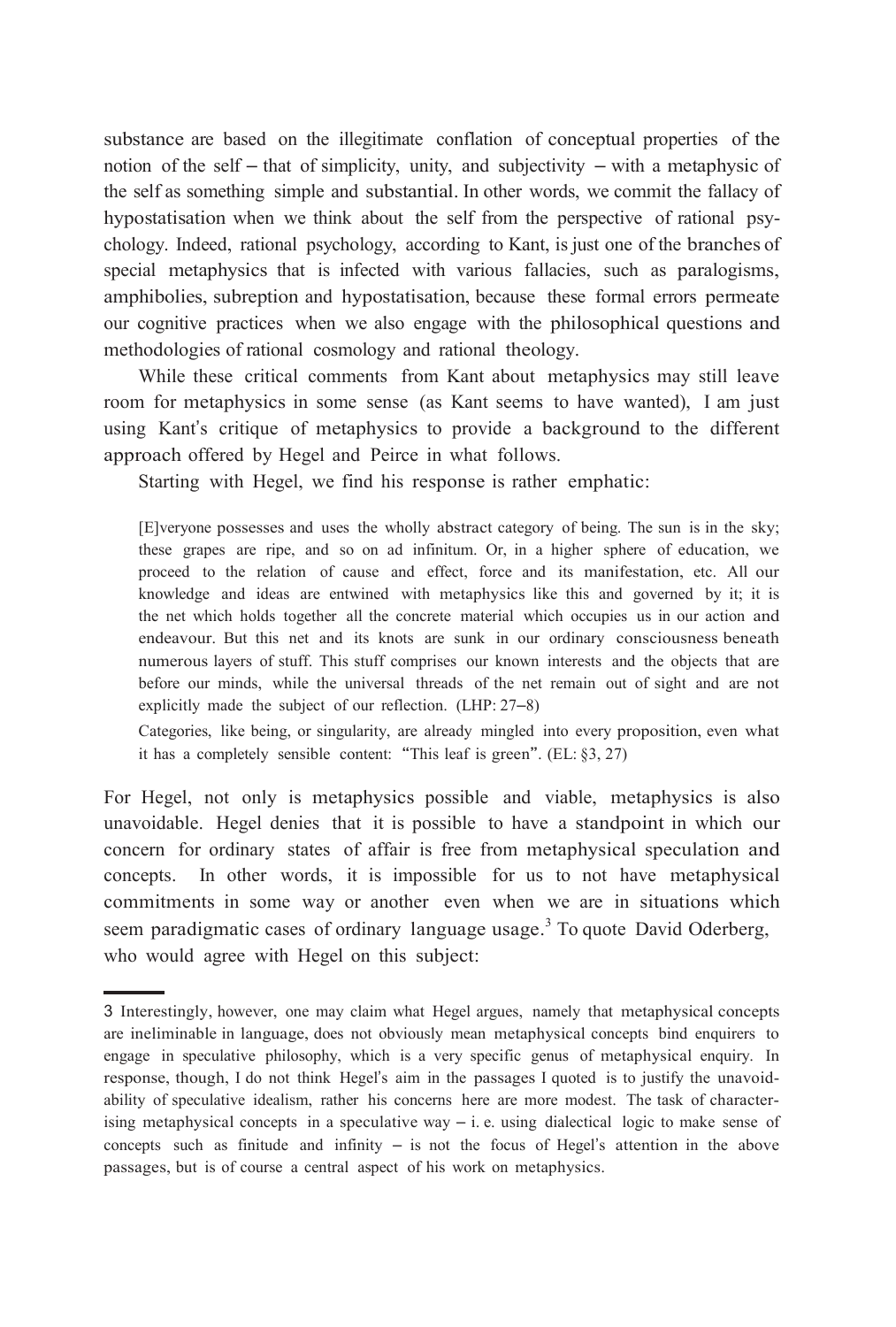Natural language is permeated and saturated by metaphysics, and has been so ever since philosophy began with the pre-Socratics … The problem is in thinking that there is a vantage point from which we can espy language in its 'ordinary', pre-metaphysical state. There is no such vantage point because there is no such language to be observed in the first place.<sup>4</sup>

The unavoidability of metaphysics, therefore, consists in the ubiquity of metaphysical concepts in language.<sup>5</sup> A similar claim is made by Lowe, who writes: "[i]n my view, all other forms of inquiry rest upon metaphysical presuppositions – thus making metaphysics unavoidable – so that we should at least endeavour to do metaphysics with our eyes open, rather than allowing it to exercise its influence upon us at the level of uncritical assumption".<sup>6</sup>

In response, the Kantian may well agree that we have metaphysical concepts in our thinking, and that we ought to investigate those concepts in order to get clear about our thinking. However, this does not mean that we should think we can do anything more than conduct an enquiry of this sort, and instead take ourselves to be thereby investigating the world as it ultimately is. To quote Lowe here, though,

ironically enough, any such attempt [to focus on the structure of thought and separate that enquiry from the structure of being] would undermine the very position [the Kantian] is trying to defend: for in order to make any such attempt, the Kantian will have to engage in genuine metaphysical argument as traditionally conceived. He will have to deny a certain thesis concerning the nature of a certain category of entities – thoughts – conceived as being elements of a mind-independent reality … Questions to do with content themselves have, inescapably, a genuinely metaphysical dimension, that is, a dimension which does not have solely to do with the content of thoughts about content.<sup>7</sup>

Turning now to Peirce:

Find a scientific man who proposes to get along without any metaphysics – not by any means every man who holds the ordinary reasonings of metaphysicians to scorn – and you have found one whose doctrines are thoroughly vitiated by the crude and uncriticised metaphysics with which they are packed. We must philosophise, said the great naturalist Aristotle – if only to avoid philosophising. Every man of us has a metaphysics, and has to have one; and it will influence his life greatly. Far better, then, that that metaphysics should be criticised and not be allowed to run loose … In short, there is no escape from the need of a critical examination of "first principles". (CP: 1.129)

<sup>4</sup> Oderberg (2007: 43).

<sup>5</sup> See Ellis (2001) and Lowe (2006).

<sup>6</sup> Lowe (1998: v).

<sup>7</sup> Lowe (2002: 8–9).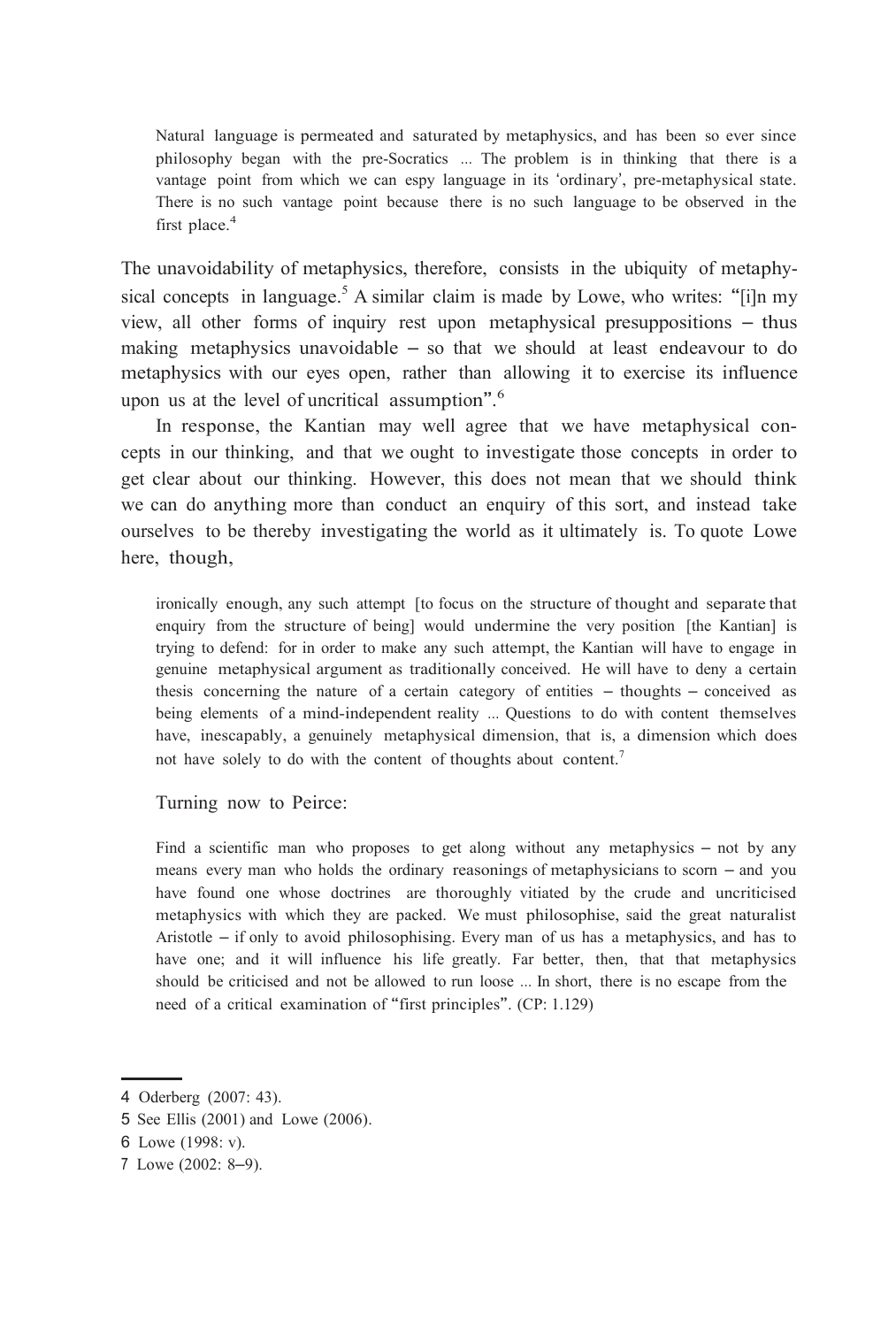Like Hegel, Peirce argues that not only is it impossible to avoid metaphysics in ordinary language, but also that to reject metaphysics is to do metaphysics. It is not just that ordinary language is packed with metaphysical concepts,<sup>8</sup> but even those conservative naturalist attitudes such as positivism and eliminativist varieties of nominalism also contain metaphysical commitments. So, for all of the positivists' and eliminativists' insistence that they have successfully purged enquiry of metaphysics "in the spirit of Newton's 'hypotheses non fingo'",<sup>9</sup> they are committed in some way to the very enterprise that they seek to reject. There is therefore something selfundermining about anti-metaphysics, which shows metaphysics to be indispensable – just as there is something self-undermining about denying the Principle of Non-Contradiction, insofar as to do so itself involves employing the principle.

This way of interpreting what can be dubbed 'The Indispensability Argument' as developed respectively by Hegel and Peirce is one which I principally attribute to Stern (2009). I am, of course, very sympathetic to Stern's way of understanding Hegel and Peirce on this subject. Even so, though, I would like to emphasise that I take the issue a step further than Stern,<sup>10</sup> because I now want to deal with an objection to the Indispensability Argument which Stern has not addressed in his work.<sup>11</sup> The objection concerns a lack of clarity in the Indispensability Argument as to which kind of metaphysics is indispensable.<sup>12</sup> To start, I would like to explain Stern's distinction between 'weak' metaphysics and 'strong' metaphysics:

- (a) 'Weak metaphysics is indispensable': we have to make very general claims about the world.
- (b) 'Strong metaphysics is indispensable': we have to make very general claims about every possible world, as opposed to only how things are in this world.

<sup>8</sup> See also CP: 1.229 and CP: 7.579.

<sup>9</sup> Stern (2009: 4).

<sup>10</sup> An additional difference between me and Stern, though it is not on grounds of disagreement, concerns how we respectively develop the connection between the necessity of metaphysical enquiry and the possibility of flourishing.

<sup>11</sup> I wish to note here that the objection to the Indispensability Argument that I shall deal with was raised by Stern in conversation with me in Sheffield in September 2014.

<sup>12</sup> I think this issue also affects Lowe's position on the unavoidability of metaphysics. For example, Lowe seems to switch between construing the indispensability of metaphysics on weak grounds (Lowe 2002: 6), and on strong grounds (Lowe 2002: 10–11).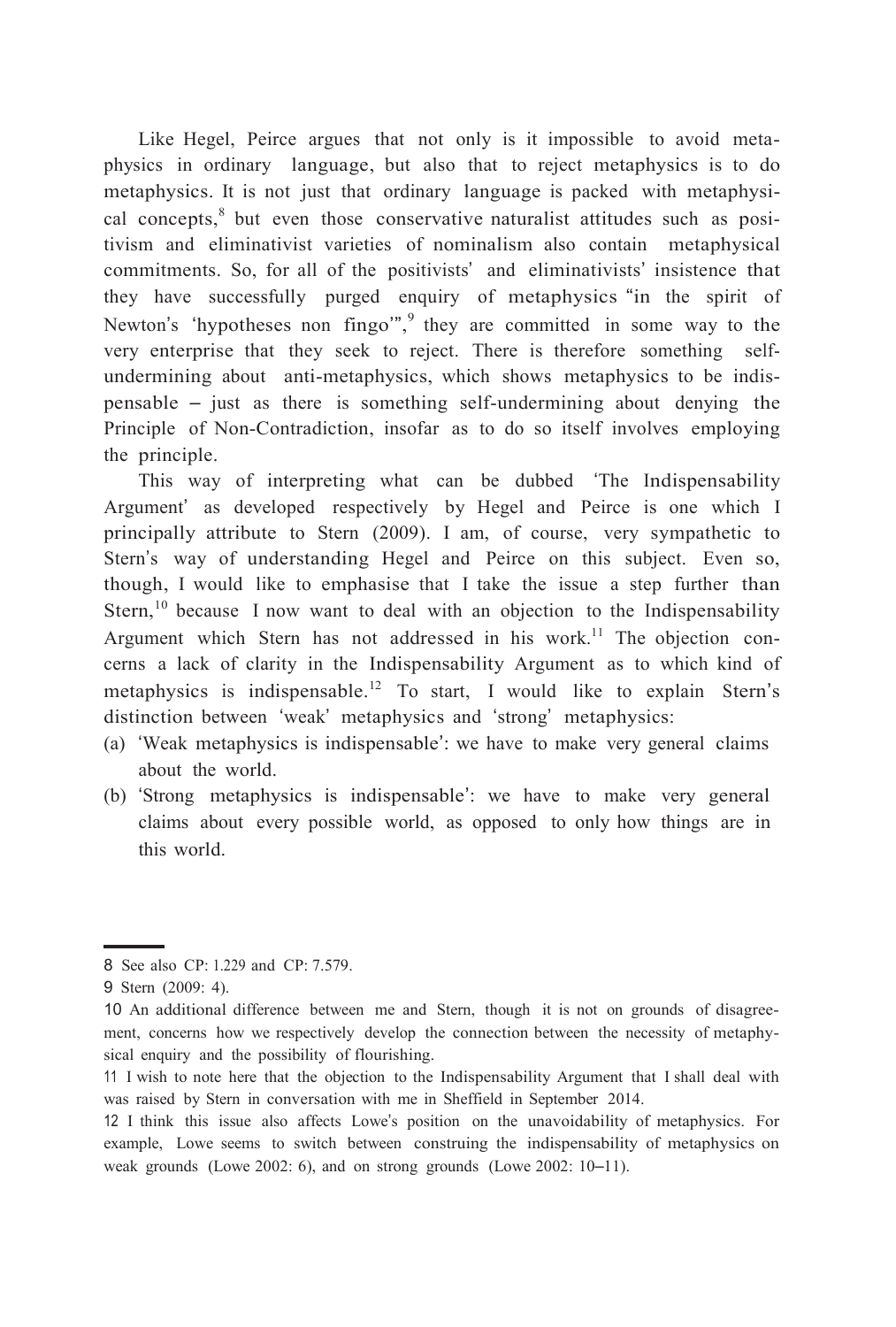The difference between weak and strong metaphysics concerns how sensitively we construe the idea of indispensability here. According to weak metaphysics, we only need to make very general claims about how this world is, at the most general ontological level. According to strong metaphysics, we have to make very general claims about how all possible worlds are, at the most general ontological level.

There is good reason to suppose Hegel is committed to strong metaphysics, because his famous use of the 'All Determination is Negation' principle is concerned with establishing the structure of being simpliciter, as opposed to only being as it is in this world.<sup>13</sup> For Hegel, the negation that accompanies determination is a necessary condition for the possibility of being in any genuine sense. In other words, Hegel claims that if anything is to be, then it must have determination and so negation. His argument can be understood as follows: for anything to be more than just a completely formal and abstract pure being, which for Hegel is the same as nothingness,<sup>14</sup> there must be some kind of determination. Such determination must involve some negation.<sup>15</sup> Further evidence for thinking that Hegel's metaphysics is an instance of strong metaphysics can be found in the Logic, where Hegel argues for the necessary metaphysical structure of infinity:

[It is said that] the infinite, one the one side, exists by itself, and that the finite which has gone forth from it into a separate existence … ; but it should rather be said that this separation is incomprehensible … But equally it must be said that they are comprehensible, to grasp them even as they are in ordinary conception, to see that in the one there lies the determination of the other … is to see the simple insight into their inseparability … This unity of the finite and infinite and the distinction between them are just as inseparable as are finitude and infinity. (SL: 153–154)

See also Stern (2016).

<sup>13</sup> Cf. SL: 113, 536; and EL: § 87Z, § 91Z.

<sup>14</sup> Cf. SL: 82.

<sup>15</sup> See the following from Stephen Houlgate:

<sup>&</sup>quot;For Parmenides … [t]rue being is thus purely affirmative with no trace of negation or indeed change in it; it is thus 'uncreated and imperishable'. This conception of being as purely affirmative continues to cast its shadow over subsequent philosophy right up to the modern period. It is to be seen, for example, in Spinoza's assertion that 'the definition of any thing affirms, and does not deny, the thing's essence,' … [But] According to Hegel's account, the category of being proves to harbour within itself the moment of negation in several forms: The concept of reality entails negation in the form of determinacy and difference; being something entails negation in the form of otherness and finitude; and infinite being also contains negation insofar as it lives in and through self-negating, finite beings". (Houlgate 2006: 43–4)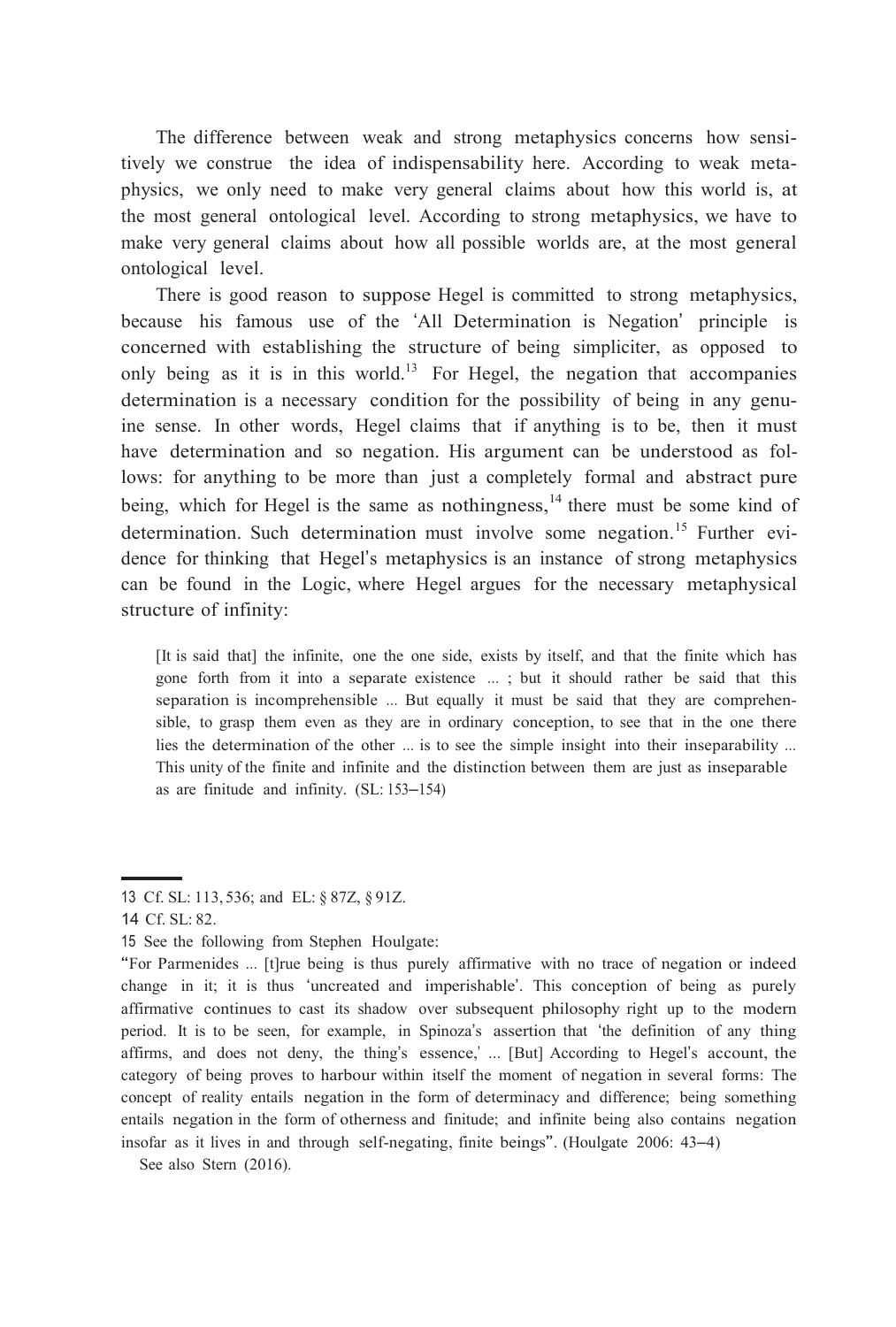From the above passage, we can construct the following argument:

- (1) If the finite is separate from the infinite, then there is something outside of the infinite.
- (2) There is nothing outside of the infinite.
- (3) Therefore, the finite is not separate from the infinite.

Hegel is concerned with dismissing the claims of pre-Kantian rationalists as metaphysical conjecture, since if the infinite were understood in opposition to the finite, then the infinite would be finite itself, because it would be limited by the finite. "There would then be per impossibile a greater reality than the infinite. Hence, the true infinite must therefore include the finite".<sup>16</sup> As with his argument concerning the necessary structure of being simpliciter, Hegel's metaphysical claim is directed at providing us with synthetic a priori knowledge of the necessary ontological conditions for things: being cannot be being simpliciter if it does not have negations; and the infinite cannot be the infinite simpliciter if it is separate from the finite. Both Hegelian arguments are instance of strong metaphysics, because they are concerned with establishing the structure of reality simpliciter, as opposed to only reality as it is in this world.

Thus far, I have argued that claiming Hegel's concerns in the opening chapters of the Logic are only concerns with explicating the necessary conditions for being in this world seems rather implausible as a reading of Hegel. But does this not raise a philosophical problem with the Indispensability Argument considered from the perspective of strong metaphysics? For, consider the following situation: there could be someone who is suspicious of the viability of metaphysics tout court but who would be prepared to accept that their own position involves some metaphysical commitments to universals and laws of nature, to adequately make sense of the world we experience. Their basis for doing so lies in recognising the deficiency of nominalist positions on universals and laws, in that these nominalist positions fail to adequately make sense of things here to the extent that nominalism runs afoul of the principles of the natural sciences. But, when asked if they think universals and laws are necessary for being in all possible worlds, they reply that it is not clear that universals and laws are necessary for being-qua-being even though they are necessary for being in this world – why think that just because universals and laws of nature are necessary for making sense of this world, that we are obliged to suppose universals and laws of nature are necessary for making sense of all worlds? Could there not be at least one possible world which does not require universality and nomological properties in order to be intelligible?

<sup>16</sup> Beiser (2005: 142).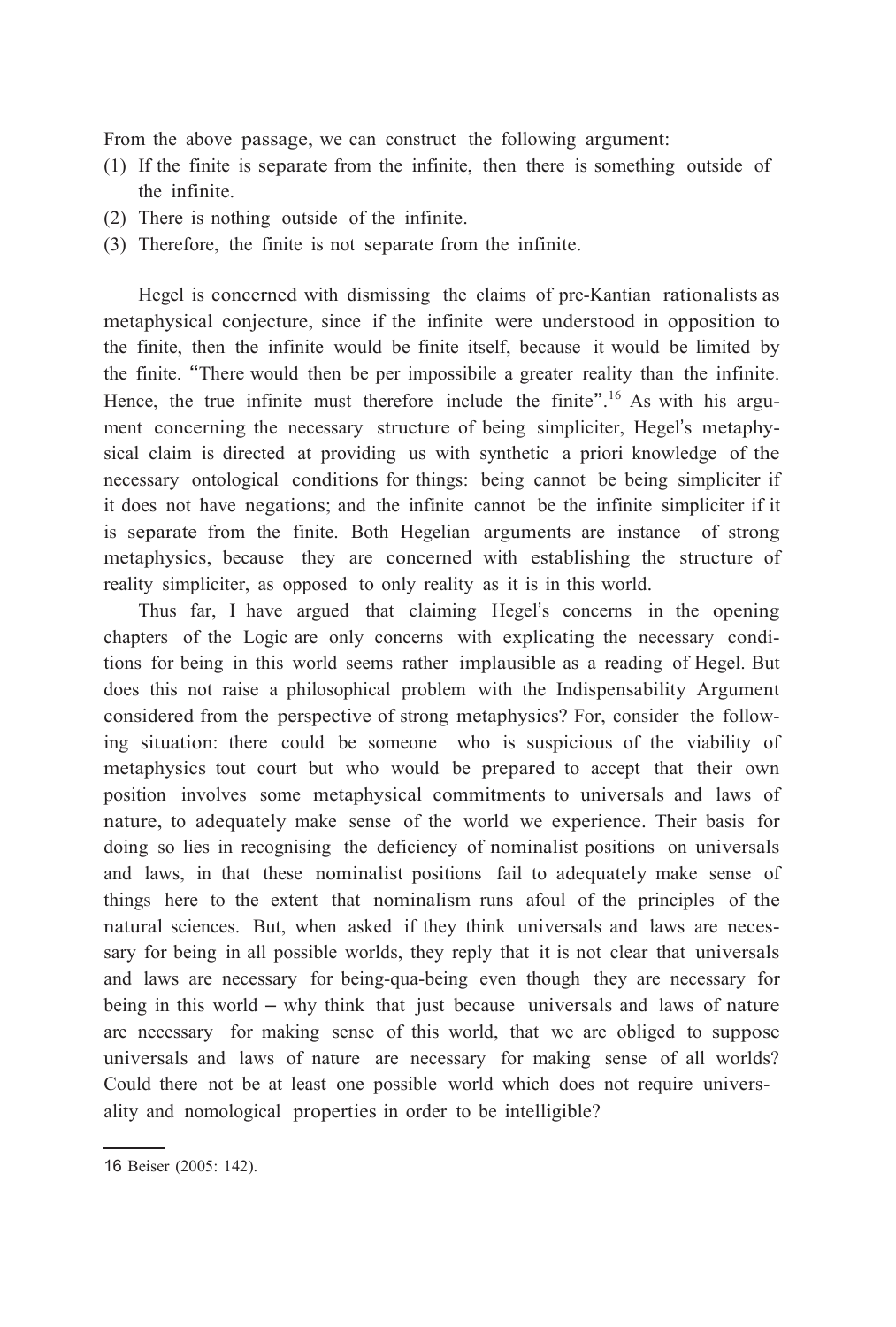As I see it, the challenge to defending a strong metaphysical articulation of the Indispensability Argument, at least with regard to Hegel's metaphysics, turns on whether arguments for realism are ontologically extensive, in that their conclusions apply across all possible worlds rather than just this world, and whether the Kantian claim to do weak metaphysics while being agonistic about all possible worlds is incoherent. I contend that Hegel's arguments for realism about universals and laws of nature are ontologically extensive, and that he has some reason to legitimately think the Kantian position is incoherent. Given this, Hegel is able to deny the objection to the strong metaphysical articulation of the Indispensability Argument: Hegelians would worry about weak metaphysics on a metaphilosophical level, as under weak metaphysics, we are committed to universals and laws of nature not just because they do exist in this world, but also because they are consistent with the general commitments of natural science. While of course Hegel would happily wish for a convergence between the natural sciences and speculative philosophy, $17$  I think he would object to the specific kind of convergence between the two offered by weak metaphysics: weak metaphysics appears to flirt with a conception of the interrelation between philosophy and science as one which sees philosophy having its cognitive value determined by how well it supports the general propositions of the natural sciences. Under weak metaphysics, robust ontological commitments to universals and nomological phenomena are needed, because they provide a speculative vindication of natural science's commitments to kinds and causal necessity.<sup>18</sup> Such a view is correct to say philosophy and natural science are in agreement that universals and laws exist and are necessary, but it goes wrong in conceiving of the philosopher  $(i. e. the metaphysician)$  as ultimately an elaborate natural scientist – for, according to this particular way of explicating the relationship between speculative metaphysics and natural science, both the speculative metaphysician and the natural scientist aim to explain why something in the world is thus-andso, where the only real difference between the two answers lies in the different methodologies. 19

However, the kind of enquiry the speculative philosopher makes is crucially different to the enquiry made by the natural scientist even though both the philosopher and the natural scientist share the same conclusion about the fundamental structure of this world as a whole. For, what the metaphysician is

<sup>17</sup> Cf. EL: 5.

<sup>18</sup> Cf. EL: § 9, 33.

<sup>19</sup> One should note here that the Peircean would probably be happy with characterising the metaphysician as an elaborate natural scientist.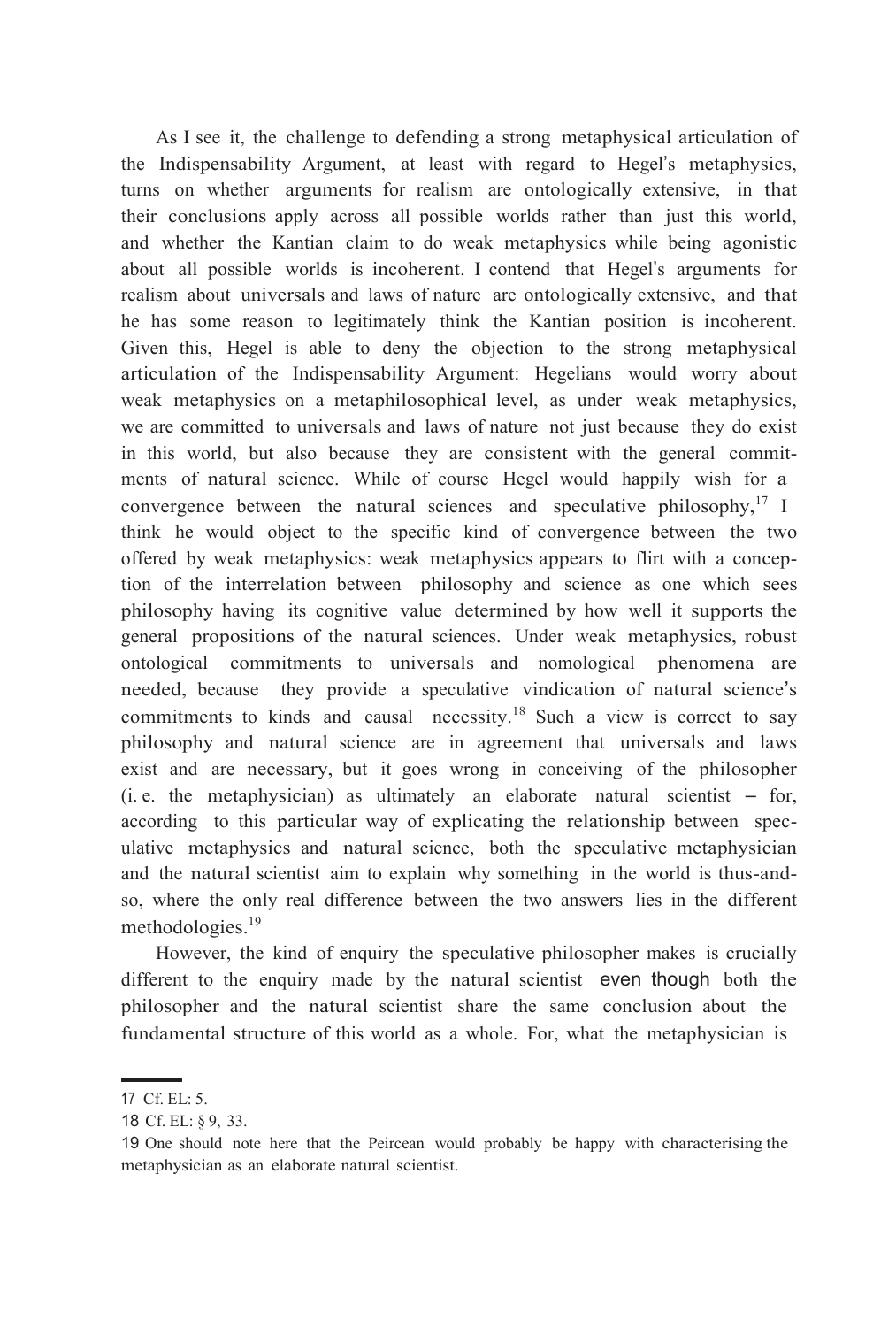principally interested in is the necessary structure of being-qua-being, and it is precisely because the interests of the metaphysician are more general that they are the kind of enquirer they are. This is why Hegelian metaphysics does not stop with the question 'Are universals necessary in this world?', but in fact goes on to ask whether or not there could be objects without properties in any possible world. Hegel's answer, of course, is that such a possibility cannot obtain, because the only possible type of being is being which is constituted by the categories of universality, particularity, and individuality. In other words, it is impossible for there to be indeterminate objects, according to Hegel's metaphysics. Such a claim is an instance of the most general attempt to make sense of things, and as such is ontologically extensive.

Moreover, I think there is reason to think that Hegel can claim the Kantian position advocating weak metaphysics but agnosticism about all possible worlds is incoherent: in his construal of the categories as necessary conditions for the possibility of objects in general, <sup>20</sup> Kant himself appears to make strong metaphysical claims about the forms of thought, even though he uses the forms of thought to argue for weak metaphysics. $21$  Understood in this way, it seems that Hegel would sympathise with the argument Lowe gives here $22$ :

Ironically enough, any such attempt would undermine the very position [the Kantian] is trying to defend: for in order to make any such attempt, the Kantian will have to engage in genuine metaphysical argument as traditionally conceived …

But I do not think this is the only option for the Hegelian who wishes to claim the Kantian position is incoherent: for, "Kant's project seems to involve drawing a limit to what we can make sense of. But that in turn can seem an incoherent enterprise. More specifically, it can seem self-stultifying".<sup>23</sup> To see why, consider Moore's 'Limit Argument':

- (1) We cannot properly draw a limit to what we can make sense of unless we can make sense of the limit.
- (2) We cannot make sense of any limit unless we can make sense of what lies on both sides of it.
- (3) Therefore, we cannot properly draw a limit to what we can make sense of.

<sup>20</sup> Cf. A139.

<sup>21</sup> See Walsh (1975: 253) for a similar claim.

<sup>22</sup> I acknowledge it is still questionable whether the 'genuine metaphysical argument as traditionally conceived' that Lowe mentions need amount to strong metaphysics. 23 Moore (2012: 135).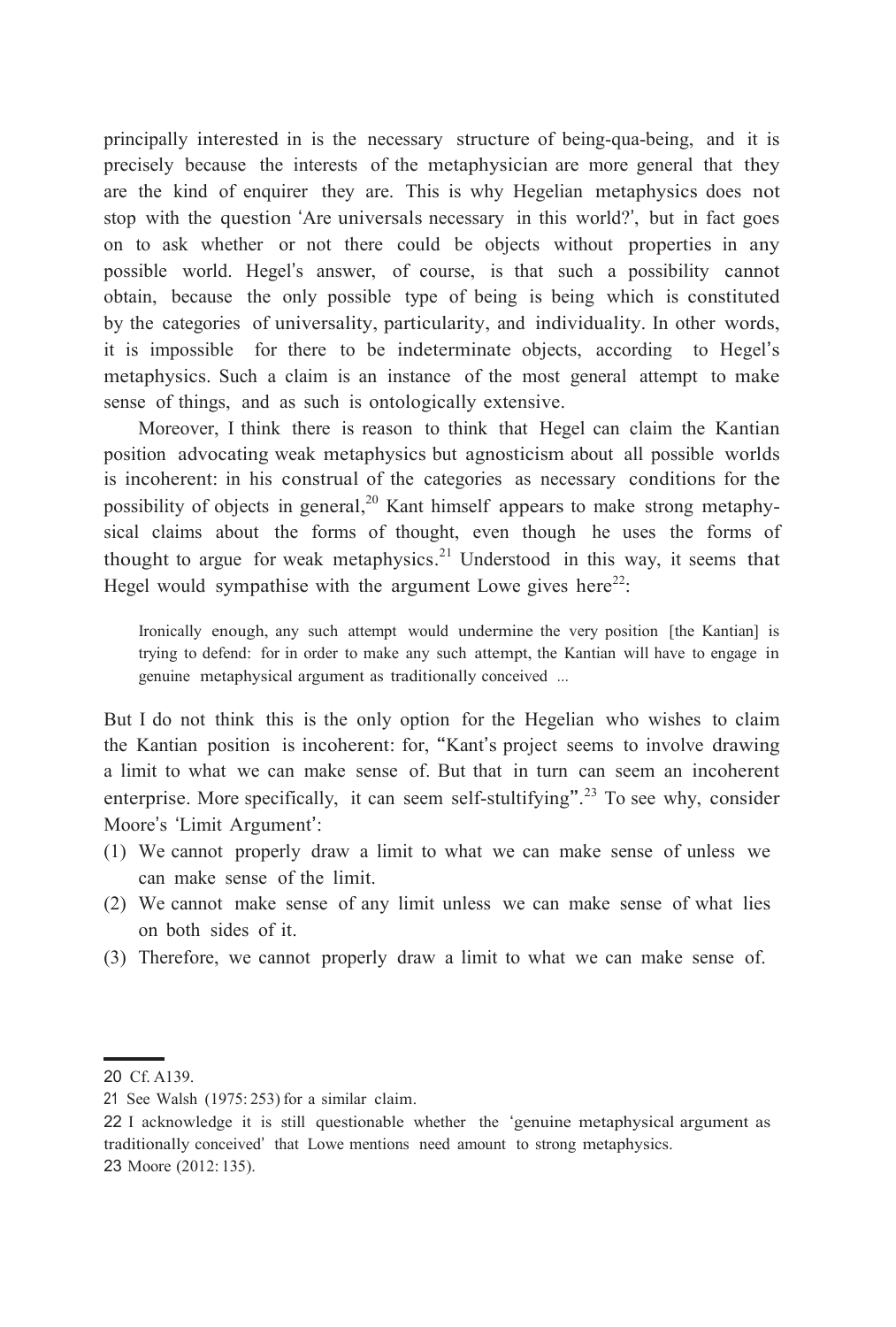Like Hegel,<sup>24</sup> Moore regards Kant's position on the unknowability of thingsin-themselves to be incoherent, because Kant's alleged weak metaphysical argument involves some kind of commitment to strong metaphysical commitments. Given this, I think there is compelling reason to claim that the Indispensability Argument is meant to apply to strong metaphysics, at least according to the Hegelian perspective.

I would now like to turn to Peirce on this issue. Like Hegel before him, Peirce excoriates nominalism rather caustically,<sup>25</sup> and argues for realism about universals and laws of nature. According to Stern,

[i]n arguing for realism in this manner, Peirce will not allow the nominalist to claim that his position is somehow innocuous or less problematic because devoid of metaphysical commitments and implications; the question is which theory best fits with the world as we find it to be, and so can account for such phenomena as natural laws and the validity of our abductive generalisations concerning individuals of the same type.<sup>26</sup> (Emphasis added)

As I understand Stern here, what he has written could be construed as claiming that Peirce's arguments for realism are instances of weak metaphysics, because the philosophical question concerning Peirce about universals is one focused on the world we experience – both nominalism and realism are competing to best make sense of 'the world as we find it to be'. What is confusing, however, is Stern's textual justification for his reading of Peirce:

It is impossible to hold consistently that a quality only exists when it actually inheres in a body. If that were so, nothing but individual facts would be true. Laws would be fictions; and in fact, the nominalist does object to the word "law" and prefers "uniformity" to express his conviction that so far as the law expresses what might happen, but does not, it is nugatory. If, however, no law subsists other than expression of actual facts, the future is entirely indeterminate and so is general to the highest degree. Indeed, nothing would exist but the instantaneous state … (CP: 1.422 – emphasis added)

This passage appears to indicate that Peirce's metaphysical ambitions are not the same as those of weak metaphysics. Peirce is concerned with the modal scope of general claims about the structure of being, where he is not so much interested in establishing the general structure of this world only, but rather interested in establishing the general structure of being-qua-being. In other words, this passage appears to show that Peirce's metaphysics is a species of

<sup>24</sup> Cf. EL: § 44, 87.

<sup>25</sup> Cf. CP: 8.38 and CP: 7.485.

<sup>26</sup> Stern (2009: 38–9).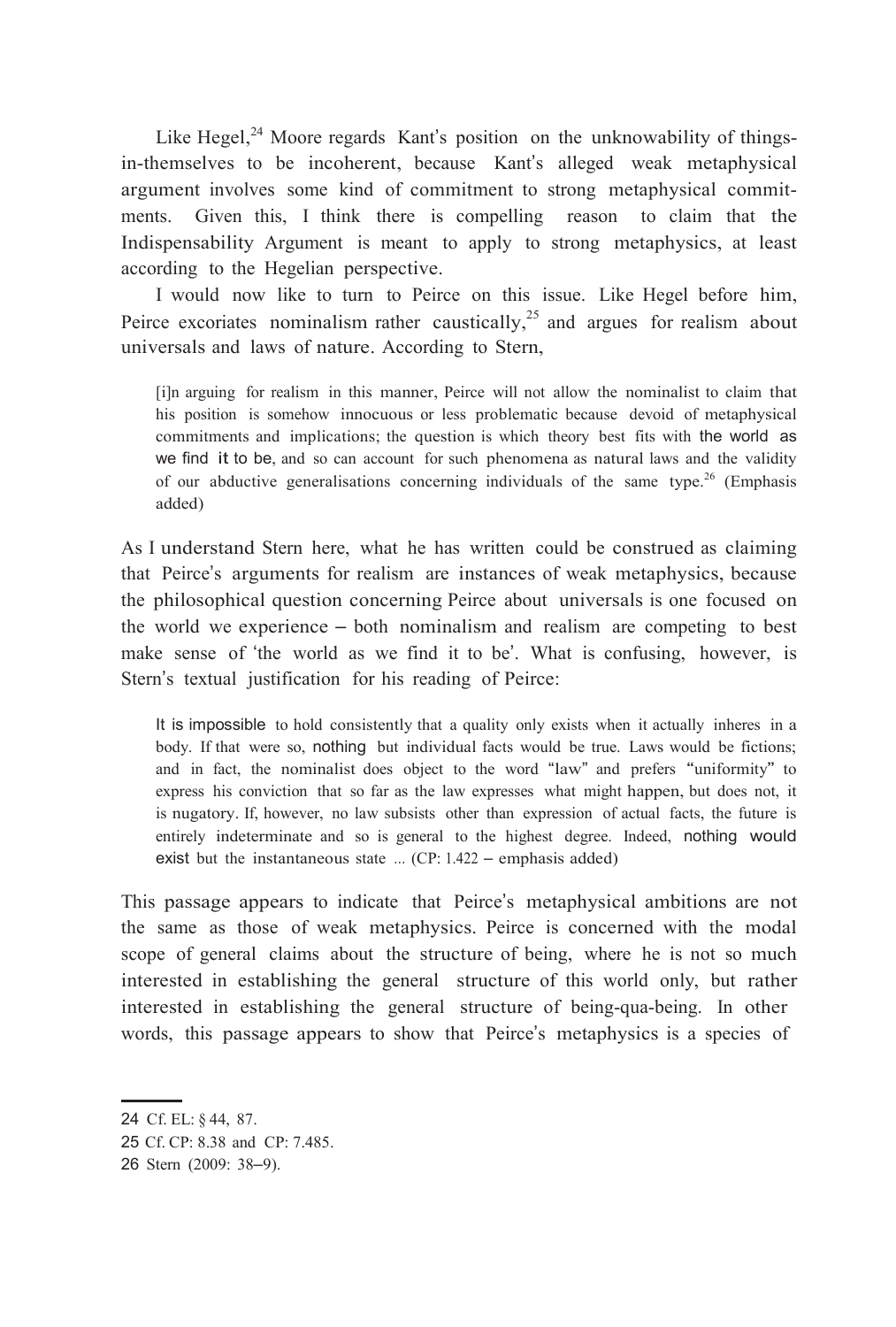strong metaphysics. One may find support for this reading of Peirce's metaphysics by considering the following from Paul Forster, who writes:

… Peirce thinks the science of inquiry affords a secure basis for metaphysical theorising. In taking this view he stands against nominalists (and others) who dismiss metaphysical questions as unanswerable or senseless. As he sees it, his theory of inquiry – including the pragmatic maxim, the theory of symbols, the principles of abduction, deduction and induction and the theory of truth – holds in any world in which there is a truth to discover … The task of the metaphysician … is to think through the implications of the theory of inquiry for our general concept of reality.<sup>27</sup>

Forster's interpretation of Peirce seems to suggest Peircean metaphysics is an example of strong metaphysics, given just how general is metaphysical enquiry for Peirce: it is about reality, rather than only about the reality of this world. As before with Hegelian metaphysics, the issue turns on whether Peircean metaphysical commitments are ontologically extensive, and that the Kantian claim to do weak metaphysics while being agonistic about all possible worlds is incoherent. I contend that Peircean metaphysical commitments are ontologically extensive when one considers the following passage, and that Peirce held the Kantian position advocating weak metaphysics but agnosticism about all possible worlds as being incoherent.<sup>28</sup> Given this, Peirce is able to reject the objection to the strong metaphysical articulation of the Indispensability Argument<sup>29</sup>:

Now Reality is an Affair of Thirdness as Thirdness, that is, in its mediation between Secondness and Firstness … To be a nominalist consists in the undeveloped state in one's mind of the apprehension of Thirdness as Thirdness. The remedy for it consists in allowing ideas of human life to play a greater role in one's philosophy. Metaphysics is the science of Reality. Reality consists in regularity. Real regularity is active law. Active law is efficient reasonableness … Reasonable reasonableness is Thirdness as Thirdness. (CP: 5.121)

What is interesting about this passage is how Peirce appears to regard his triadic categorial-ontological structure to be a necessary constitutive feature of being simpliciter.<sup>30</sup> However, in addition to indicating his commitment to a defence of

30 Cf. "Giving to being the broadest possible sense … I should define Firstness, Secondness, and Thirdness thus:

Firstness is the mode of being of that which is such as it is, positively and without reference to anything else.

<sup>27</sup> Forster (2011: 176).

<sup>28</sup> Cf. EP: 1.90.

<sup>29</sup> However, some Peirceans may object to interpreting Peirce as advocating strong metaphysics, because they may claim that according to Peirce's cosmology, the categories of Firstness, Secondness and Thirdness are a result of evolution, and that this would mean it is far from clear there could not be a world without those three categories.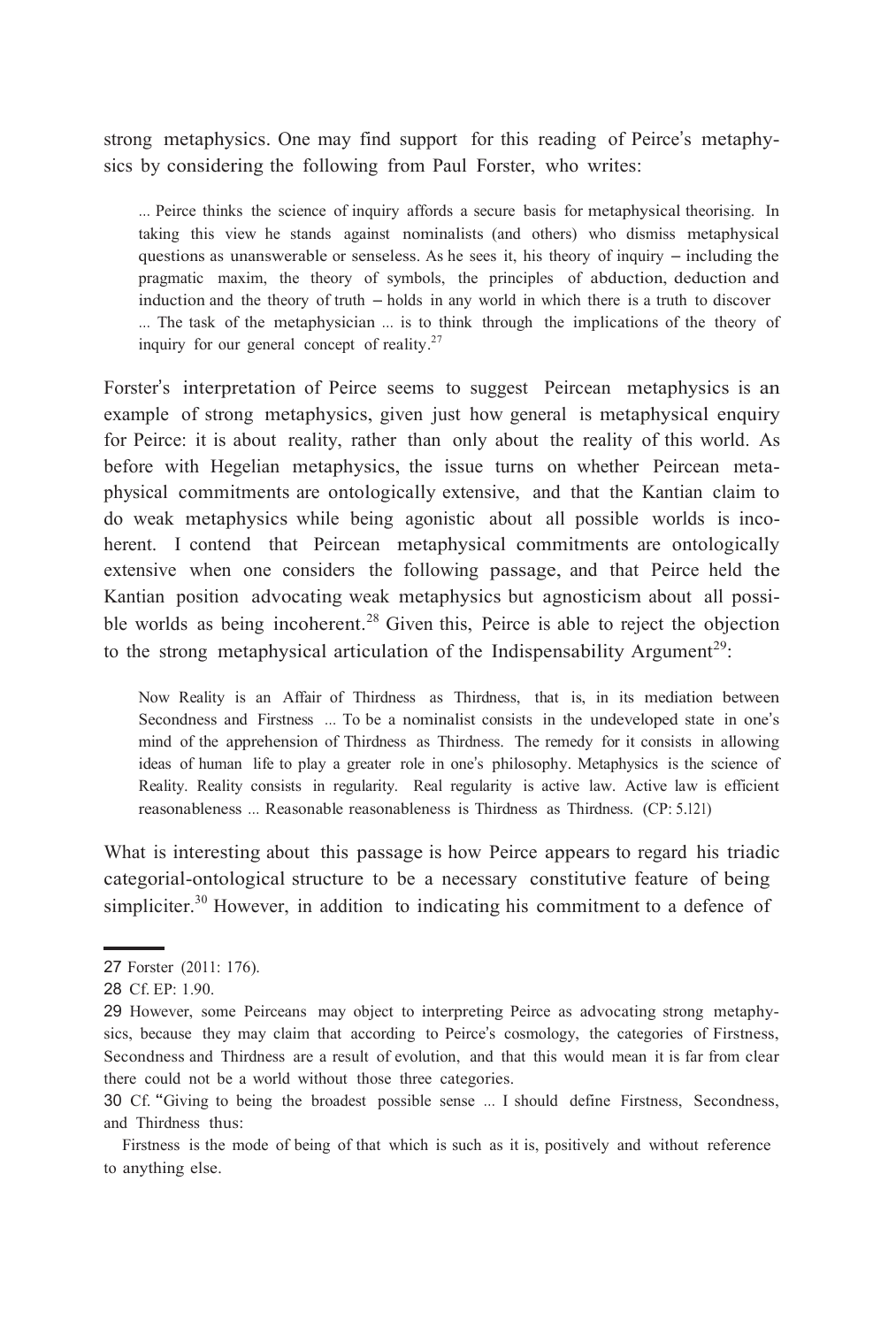strong metaphysics on the basis of the Indispensability Argument, parts of this passage also seem to point in the direction of a different kind of critique of nominalism and a different kind of advocacy of metaphysical enquiry: Peirce appears to construe his critique of nominalism and his defence of realism in terms of therapeutic language: nominalism is characterised as a sort of philosophical pathogen which prevents us from realising our rational capacities. Such a line of arguing against nominalism and eliminativism in favour of a robust defence of metaphysics as indispensable for enquiry is noticeably different to the Indispensability Argument, <sup>31</sup> and is the issue I would now like to focus on. In what follows, I shall discuss a powerful and interesting strategy for defending metaphysics, one which Hegel and Peirce make on perfectionist grounds, namely that metaphysical speculation has an indispensable role to play in the achievement of human perfection. Using perfectionist approaches to ethics as a framework in which to contextualise the question of whether it could ever be desirable to eliminate metaphysics is under-explored and potentially a major avenue through which to explore the history of philosophy.

#### II

In CP: 1.129, a passage we previously discussed, Peirce claimed '[e]very man of us has a metaphysics, and has to have one; and it will influence his life greatly'. The question now is how is metaphysics influencing our lives greatly. In other words, how is metaphysics directly valuable? To answer this, it would be particularly helpful to return to Hegel, who appears to offer an explanation of the significance of metaphysics in our lives:

It is true that Newton expressly warned physics to beware of metaphysics; but … let it be said that he did not conduct himself in accordance with this warning at all. Only the animals are true blue physicists by this standard, since they do not think: whereas

Secondness is the mode of being of that which is such as it is, with respect to a second but regardless of any third.

Thirdness is the mode of being of that which is such as it is, in bringing a second and third into relation to each other." (CP: 8.328 – emphasis added).

<sup>31</sup> By this, I do not mean to say Hegel and Peirce regarded the Indispensability Argument as deficient in some way. Rather, I merely mean that when one looks at Hegel and Peirce closely on the subject of the indispensability of metaphysical enquiry, they bring in perfectionist elements in defence of metaphysics. They do so, because they see an important connection between the kinds of theoretical positions one adopts and the kinds of practical commitments one has.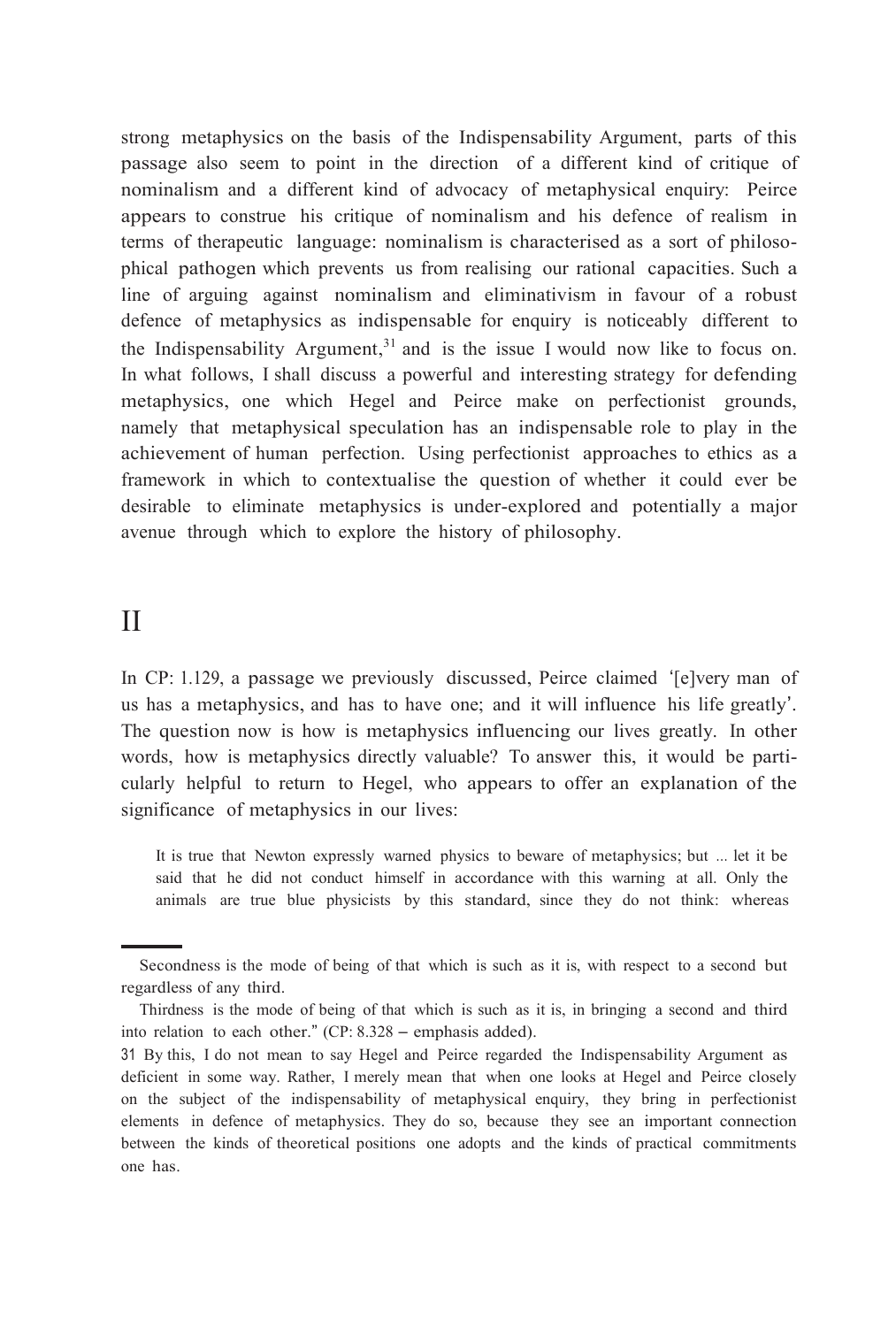humans, in contrast, are thinking beings, and born metaphysicians. All that matters here is whether the metaphysics that is employed is of the right kind: and specifically whether ... we hold on to one-sided thought-determinations fixed by the understanding, so that they form the basis of our theoretical and of our practical action. (EL: §98Z, 156)

What we find here is Hegel's dismissal of the question concerning whether metaphysics tout court is possible, and his insistence on asking the 'real' metametaphysical question, 'What kind of metaphysics is the right kind of metaphysics?'. The new metametaphysical challenge posed by Hegel amounts to a litmus test for any metaphysical system to not merely be theoretically satisfying but also practically significant in a specific manner. By 'theoretically satisfying', I mean a theory which accurately describes/represents the fundamental structure of reality. The specific sense of practical significance I have in mind concerns a broadly perfectionist notion that our general understanding of how all things hang together, to use a Sellarsian turn of phrase,<sup>32</sup> enables us to achieve at homeness in the world, Hegel's term for 'flourishing'. In other words, the kind of metaphysics we are properly after is going to be sufficiently general/ broad (hence not 'one-sided'), and one which is a metaphysics of reason/speculative reflection (hence not 'rigidly fixed by understanding'). The distinction, therefore, between reason and understanding is going to play a significant role in the development of the right kind of metaphysics. Unlike Kant, Hegel does not claim that "these terms … designate completely independent functions or faculties. Reason is simply the necessary result of the immanent movement of the understanding". <sup>33</sup> In other words, the kind of approach of understanding will bequeath problems to reason that reason will have to resolve in a dialectical way, insofar as reason is a "form of holistic explanation, which shows how all finite things are parts of a wider whole".<sup>34</sup> For Hegel, the principal advantage of drawing this distinction between reason and understanding is that we can be in a position to not be wrapped up in the various problematic dualisms which are the inevitable consequence of reflecting only from the perspective of understanding, i. e. purely analytical methods of reflection, where these dualisms force us into contradictions and aporias. What reason provides consciousness with is the means to avoid the pitfalls of strict dualisms and the problems of analysis by thinking dialectically, i. e. by drawing distinctions yet establishing interconnectedness to a whole.<sup>35</sup> A metaphysics which does not draw this distinction or one which conflates reason with understanding will therefore

<sup>32</sup> Cf. Sellars (1963: 35).

<sup>33</sup> Beiser (2005: 164).

<sup>34</sup> Ibid., p. 165.

<sup>35</sup> Cf. LAI: 99–100.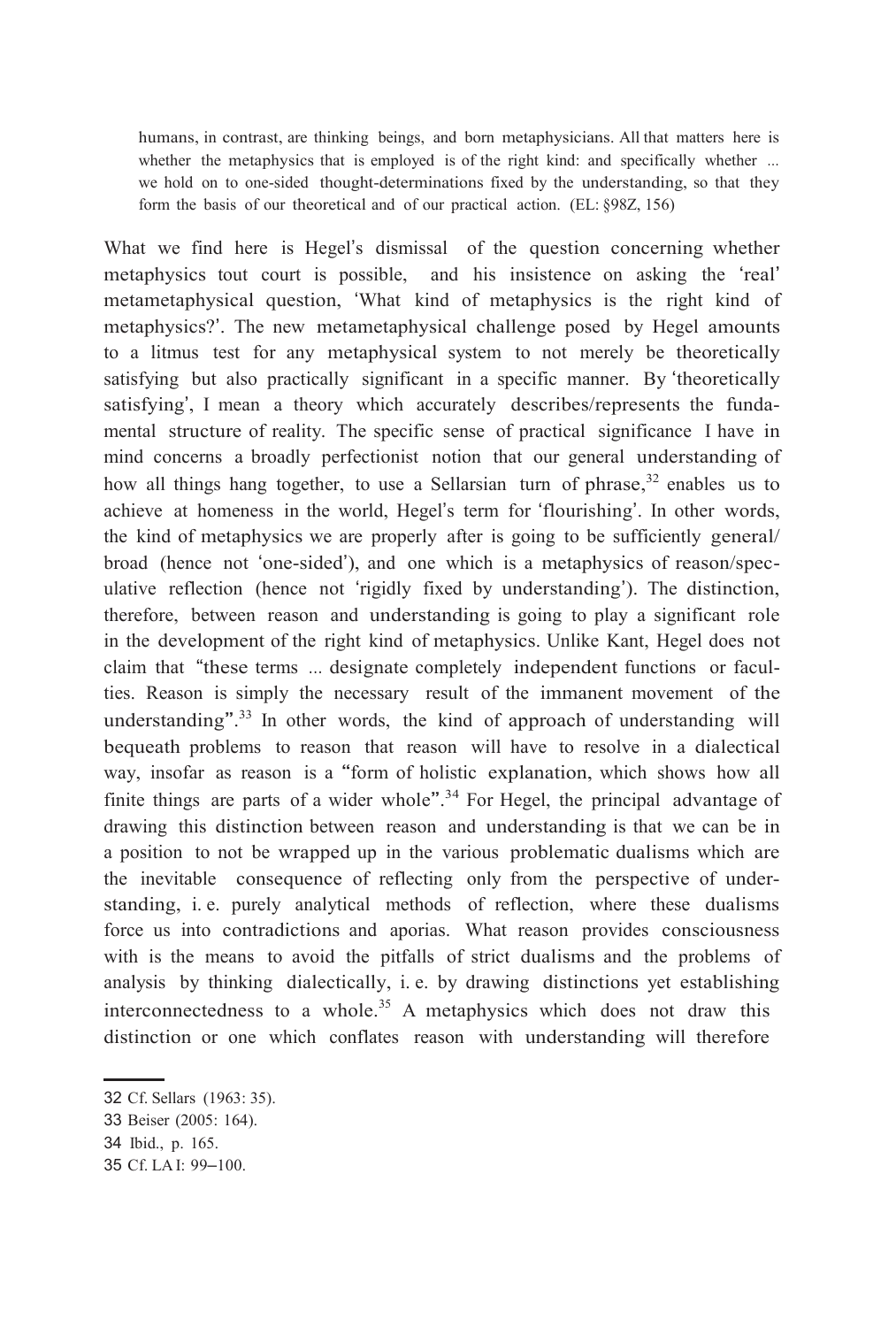not be the right kind of metaphysics. This is because failing to draw the distinction between reason and understanding or conflating reason with understanding results in a one-sided conception of thought and a purely mechanistic conception of philosophic explanation.

Given Hegel's concern with establishing a metaphysics which not only correctly grasps the structure of reality as a whole but also enables us to exercise our rational capacities in a speculative manner so as to flourish, we can now see why exactly Hegel and Peirce were so fond of Aristotelianism. Starting with Hegel first on this issue:

Ancient metaphysics had in this respect a higher conception of thinking than is current today. For it based itself on the fact that the knowledge of things obtained through thinking is alone what is really true in them, that is, things not in their immediacy but as first raised into the form of thought, as things thought. Thus this metaphysics believed that thinking (and its determinations) is not anything alien to the object, but rather is its essential nature … But reflective understanding took possession of philosophy … Directed against reason, it behaves as ordinary common sense and imposes its view that truth rests on sensuous reality, that thoughts are only thoughts, meaning that it is sense perception which first gives them filling and reality and that reason left to its own resources engenders only figments of the brain. In this self-renunciation on the part of reason, the Notion of truth is lost; it is limited to knowing only subjective truth, phenomena, appearances, only something to which the nature of the object itself does not correspond: knowing has lapsed into opinion. (SL: 45–6)

What Hegel means by claiming that ancient metaphysics had a "higher conception of thinking" is unclear, and easily misinterpreted: rather than reading his affection for ancient metaphysics to amount to a straightforward desire to resurrect every single aspect of pre-Kantian metaphysics, we should read Hegel as making the following claim: ancient metaphysics, pace some kind of empiricist positivism/scientism, understood the world as comprising ideal entities, entities which provide unity and rational order to the content of our experience. These entities, crucially, are not objects that can be immediately perceived or empirically verified in the same way as one can immediately perceive or empirically verify that a table or a chair exists. Rather, 'ideal' kinds, such as universals, are part and parcel components of reality that require us to identify certain properties of the world that are more basic than immediately observable sensible properties. However, this does not mean that Hegel thinks that metaphysics simpliciter requires some spooky cognitive faculty, such as intellectual intuition  $-$  it just means that a discursive consciousness, which takes concepts to be the principal (and in fact, only) means of cognising objects, must go beyond an epistemic framework which has a narrow/thin conception of thought. An important consequence of this view is that if any philosopher is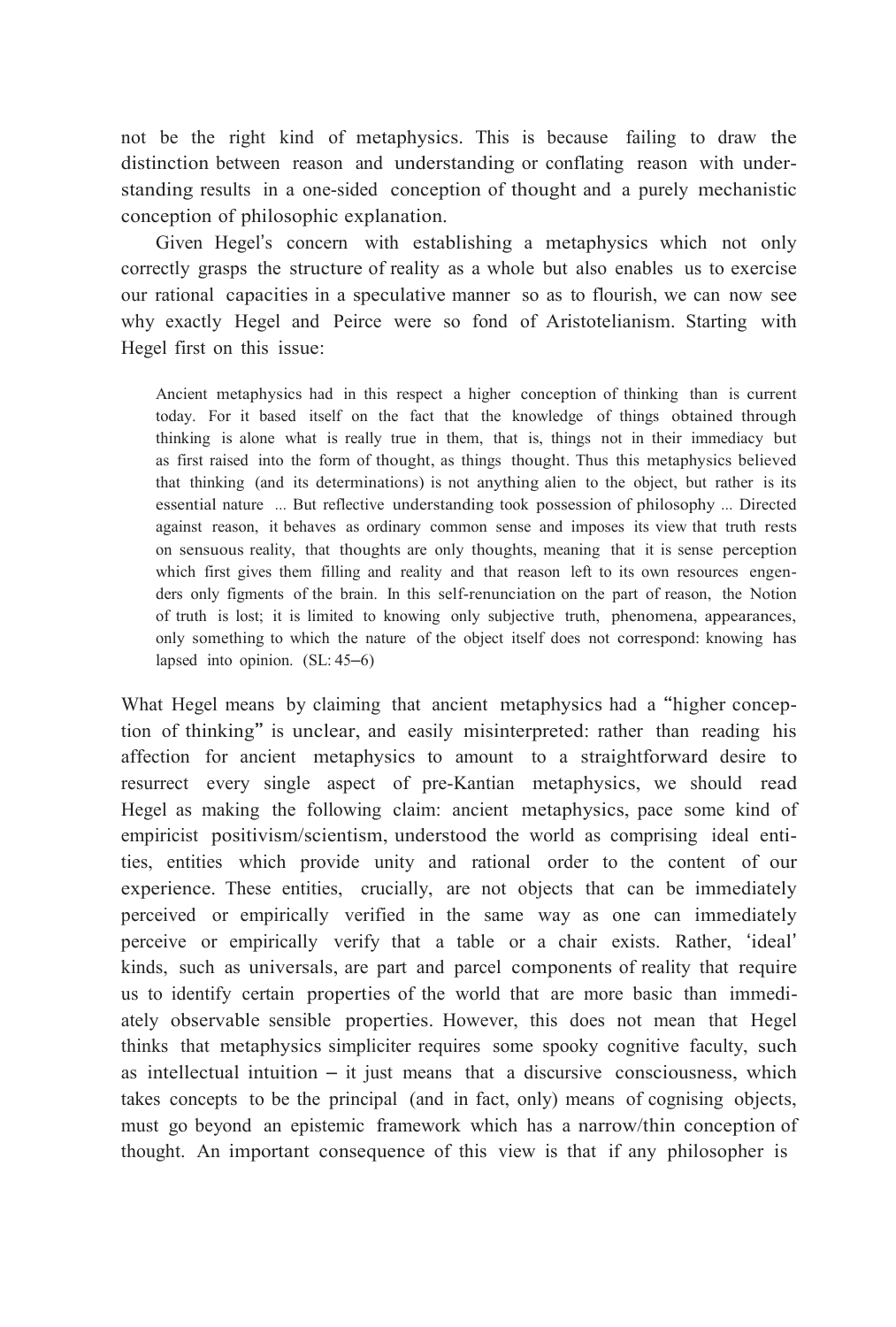inclined to think that metaphysics simpliciter is intellectually bankrupt, then the philosophical commitments of their view condemns their cognitive practices and intellectual endeavours to an impoverished state.

One helpful way of understanding how Hegel thinks anti-metaphysical positions such as nominalism result in intellectual impoverishment is by considering his views on concrete universality in the Science of Logic, where Hegel's discussion of the Concept is the forum for his distinction between the abstract and the concrete universal. In Book III, Hegel writes the following:

The universal is thus the totality of the Notion; it is concrete, and far from being empty, it has through its Notion a content, and a content in which it not only maintains itself but one which is its own and immanent in it. We can, indeed, abstract from the content: but in that case we do not obtain a universal of the Notion but only the abstract universal, which is an isolated, imperfect moment of the Notion and has no truth. (SL: 603–4)

The concrete universal is understood to involve a dialectical relationship between universality, individuality and particularity. Crucially, this is what distinguishes the concrete universal from the abstract universal; the abstract universal is not dialectically structured, hence why Hegel regards it as "isolated" and "imperfect". Its isolation and imperfection consist in how the abstract universal is the result of a poor way of relating the categories of universality, particularity, and individuality. Abstract universality is opposed to the particular and the individual. Concrete universality is not opposed to the particular and the individual. Furthermore, the concrete universal is the communion of universality, particularity and individuality. And, as such, is the proper conceptualisation of the relationship between these three categories. The significance of this can be found by discussing Hegel's analyses of certain judgements, which can shed light on what exactly a concrete universal is for Hegel.

(A) 'This rose is red' <sup>36</sup>: The property 'red' is here understood as something that belongs to the rose. The rose, of course, is not only red. For, the rose has a scent, form, texture, all of which are not contained in the property of being red. The rose being red does not entail that the only property of the rose is its being red, nor does it entail that the rose must have a particular scent, form, and texture based on its being red. Furthermore, 'is red' is not exclusively a property that one rose or all roses have. The universal is only accidentally related to the object. Therefore, with these kinds of universals, "there is a clear distinction we can draw between the universal and the individual that possess that property, and that universal and the other

<sup>36</sup> Cf. EL: § 172, 250.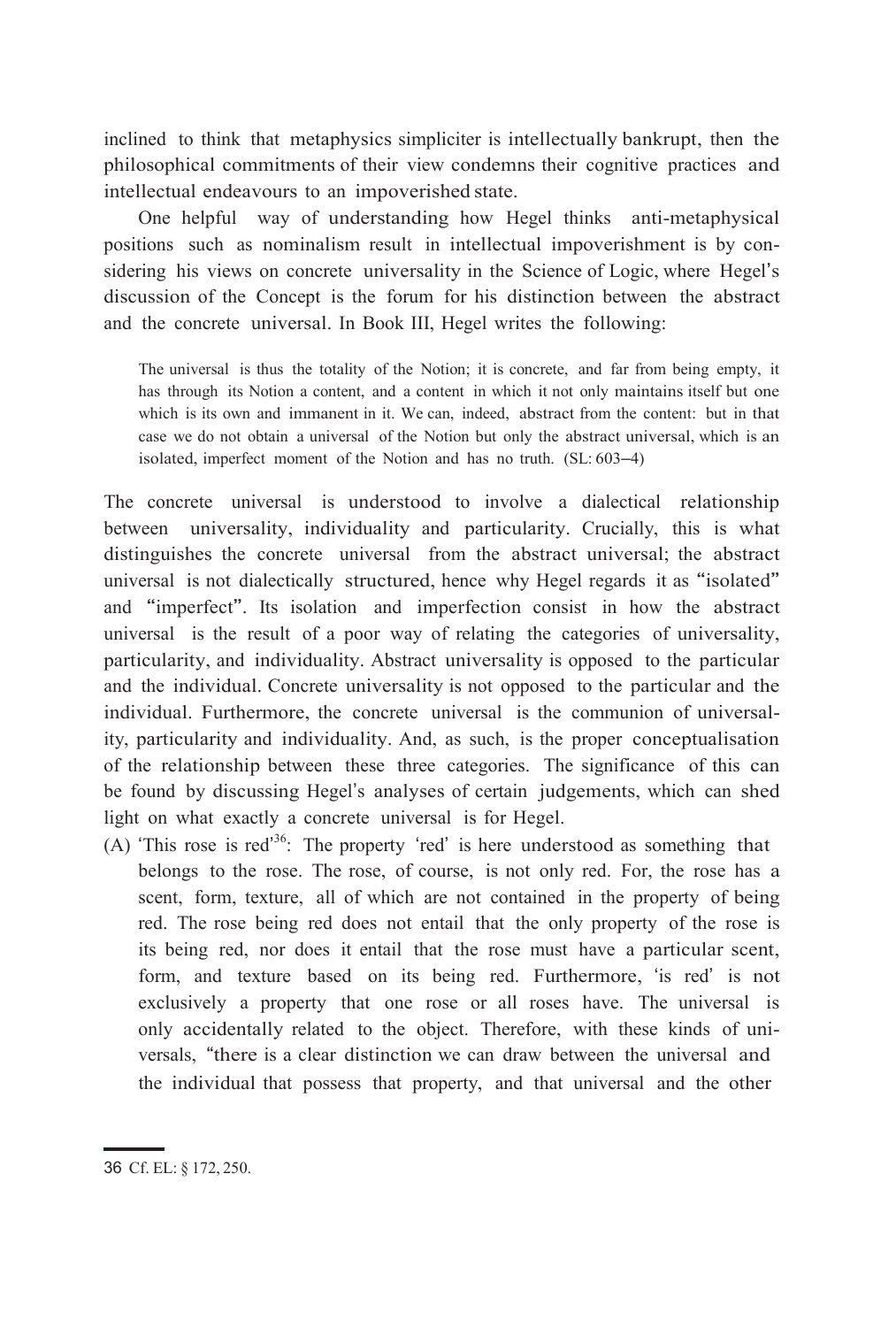properties it possesses, so there is no dialectical unity here between these elements". 37

- (B) 'Allmen are mortal': Judgements ofthis form, according to Hegel, are a species of 'judgements of reflection', namely quantitative judgements. The property 'being a man' is an essential property of all individual members of the set of human beings. 'Being a man' is not an accidental property of all individual members of the set of human beings. 'Having hands', for example, is a property which all human beings may possess, but that quality is not an essential property. 'Being mortal' is an essential property of all human beings – though, of course, not every mortal being is human. For Hegel, those quantitative judgements which are also necessary judgements – such as 'All men are mortal' – constitute the last form of the judgement of reflection, and as such, transition to the next major judgement form, the 'judgement of necessity'. In this instance now, the universal judgement 'All men are mortal' becomes equivalent to the judgement 'Man as such is mortal'. This kind of judgement is conceived of as a 'categorical judgement', the first type of judgement of necessity.<sup>38</sup>
- (C) 'Caius is a man': 'Being human' is an essential property of Caius. "The single human is what he is in particular, only insofar as he is, first of all, human as such, and within the universal; and this universal is not just something over and above the other abstract qualities or mere determinations of reflection, but is rather what permeates and includes within itself everything particular". (EL: § 175, 253) Caius can only be a particular individual man if he is a man. And Caius cannot be an indeterminate man, he must be a determinate instantiation of man, "whose differences from other men nonetheless do not prevent him exemplifying the same universal 'man'".<sup>39</sup>

All three judgements are used by Hegel to express a specific stage of the relationship between the categories of universality, particularity, and individuality. However, (C) is the kind of judgement that arrives at the dialectical relationship between these three categories. The universal is now concrete, principally because it is what an individual is, in that an individual is an instantiation of that kind of universal: Caius is an instantiation of man. By exemplifying the property of being a man, even though Caius is distinct from other individual exemplifications of man, Caius is the individual that he is, while his being a man

<sup>37</sup> Stern (2007: 128).

<sup>38</sup> Cf. SL: 649–50.

<sup>39</sup> Stern (2007: 129).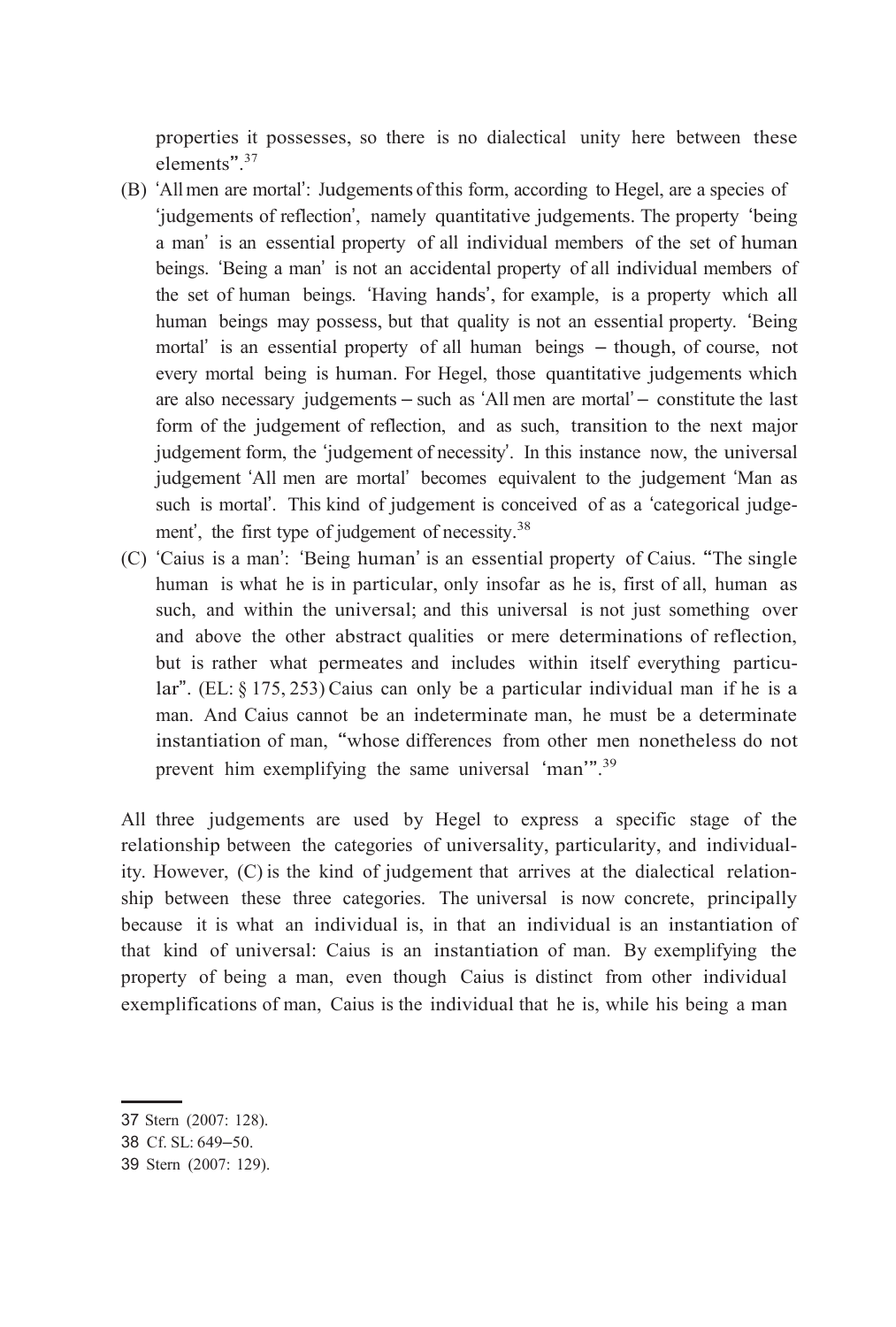is also required for and compatible with the particular determinations that make him the specific man he is.

This account of Hegel's position shows that he can claim that it is impossible to find a satisfactory paraphrase of propositions involving propertyascriptions in which reference to universals is eliminated: for, the nominalist idea that one can establish the truth-conditions of the proposition 'x is f' by claiming that 'is  $f'$  applies to  $x^{40}$  seems rather implausible. Indeed, it could even be suggested that the notion of 'applying a term/predicate to a subject' involves a commitment to some kind of universal, namely a relation – and if that is the case, then it seems nominalism may well collapse into realism. As David Armstrong writes: "The Realist may well argue, correctly I believe, that a convincing account of the semantics of 'applies' cannot be given without appeal to the properties and/or relations of the object  $[x]$ ".<sup>41</sup> In other words, arguments in favour of predicate nominalism, whilst they have no commitments to monadic universals, the idea of 'applying a predicate to a subject' appears to have a commitment to a polyadic universal, namely some kind of relation. In resisting a non-nominalist semantic theory, nominalists appear to follow the conduct of an ostrich thrusting its head into the sand, whereby their philosophical commitments condemn their cognitive practices and intellectual endeavours to an impoverished state: not only does nominalism appear to misrepresent the world, its failure to appreciate the philosophical problem also seems to have harmful consequences for our intellectual hopes and our aim of realising our rational capacities.

Such a critique of dismissive attitudes to metaphysics is made in another passage from the Science of Logic:

The fact is that there no longer exists any interest either in the form or the content of metaphysics or in both together. If it is remarkable when a nation has become indifferent to its constitutional theory, to its national sentiments, its ethical customs and virtues, it is certainly no less remarkable when a nation loses its metaphysics, when the spirit which contemplates its own pure essence is no longer a present reality in the life of the nation. The esoteric teaching of the Kantian philosophy – that the understanding ought not to go beyond experience, else the cognitive faculty will become a theoretical reason which by itself generates nothing but fancies of the brain – this was a justification from a philosophical quarter for the renunciation of speculative thought. In support of this popular teaching came the cry of modern educationists that the needs of the time demanded attention to immediate requirements, that just as experience was the primary factor for knowledge, so for skill in public and private life, practice and practical training generally were essential and alone necessary, theoretical insight being harmful even. Philosophy

<sup>40</sup> Cf. Devitt (1997: 96).

<sup>41</sup> Armstrong (1997: 108).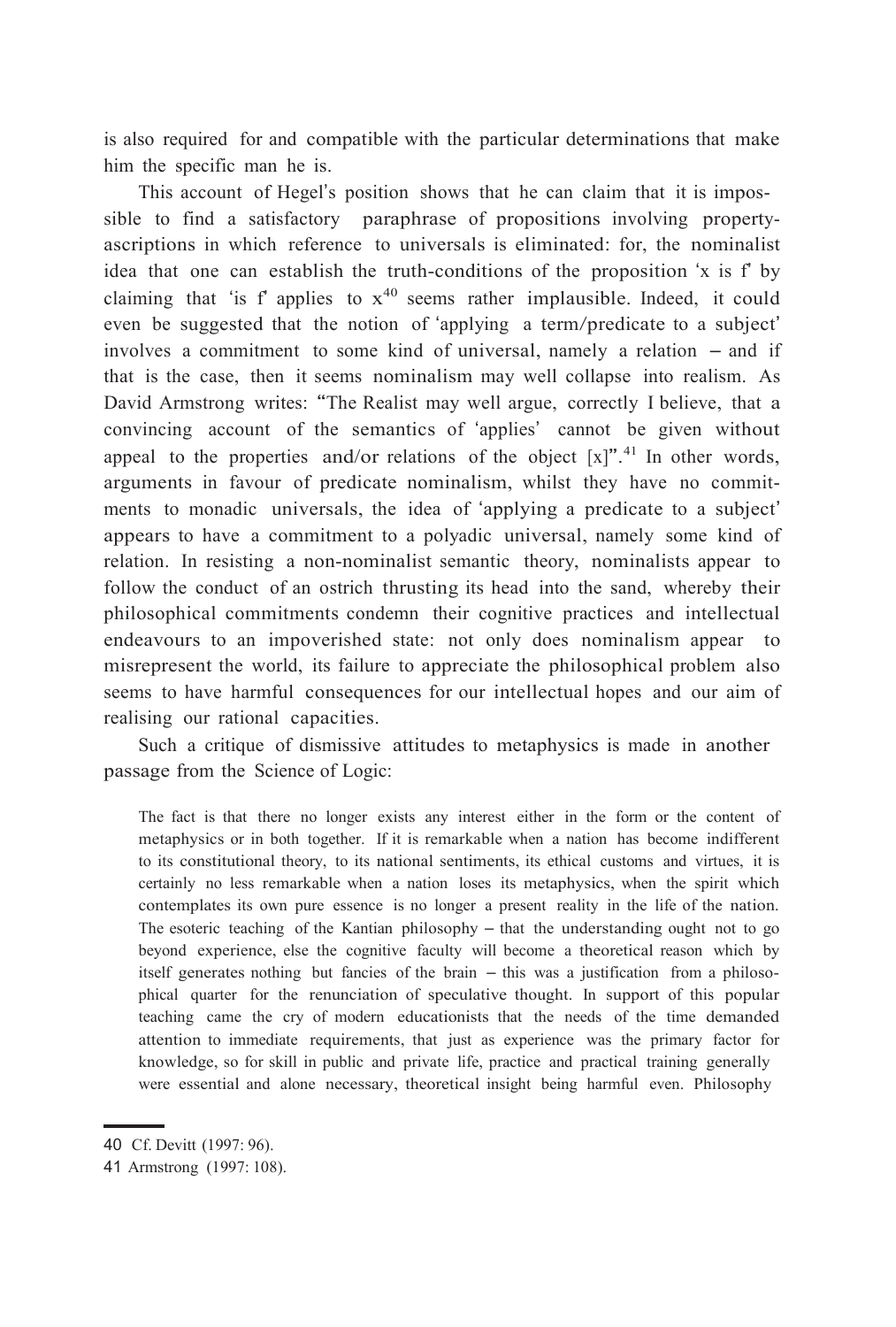and ordinary common sense thus co-operating to bring about the downfall of metaphysics, there was seen the strange spectacle of a cultured nation without a metaphysics – like a temple richly ornamented in other respects but without a holy of holies.<sup>42</sup> (SL: 25–6)

Here, Hegel appears to blame Kant's doctrine of Humility for (inadvertently) giving rise to the growing positivist and nominalist philosophic culture in early nineteenth century German states. The ultimate worry that Hegel has concerning Kant's doctrine of Humility, expressed by Hegel's opposition to the limitation on human knowledge, is that the subjectivism and relativism of formal idealism prevents us from developing our rational faculties, faculties which Hegel is seriously committed to as the key to being in touch with the rationality embedded in the structure of reality itself. Why Hegel is so concerned about developing a system which is unrestrictive and focused entirely on the development of rationality is not because he believes human knowledge can be extended to transcendent things-in-themselves, but because he thinks that the basic idea of restriction, the idea of setting limits, serves as a check on human intellectual endeavour and creativity, things which he regards as essential for human flourishing. Let us call this argument 'The Perfectionist Argument'. In this respect, not only is metaphysics possible but it is also indispensable to human flourishing. We can see why Hegel has perfectionist attitudes towards metaphysical enquiry when we recall the following from a passage we previously discussed:

Only the animals are true blue physicists …, since they do not think: whereas humans, in contrast, are thinking beings, and born metaphysicians.

For Hegel, arguably the most important feature of human nature is our nature as a thinking being – or, to be more specific, a thinking being with a capacity for discursivity and self-consciousness. Our capacity for discursive thought is important, not only in the sense of establishing a taxonomical difference between rational animals and non-rational animals, but also in the sense of establishing what is normatively significant/naturally good for us, given our nature as discursive thinkers. To quote Philippa Foot and Terry Irwin on this issue:

'[N]atural goodness', as I define it, which is attributable only to living things themselves and to their parts, characteristics, and operations, is intrinsic or 'autonomous' goodness in that it depends directly on the relation of an individual to the 'life form' of its species.<sup>43</sup>

<sup>42</sup> See CP: 5.61; and W2: 485–6.

<sup>43</sup> Foot (2001: 26–27).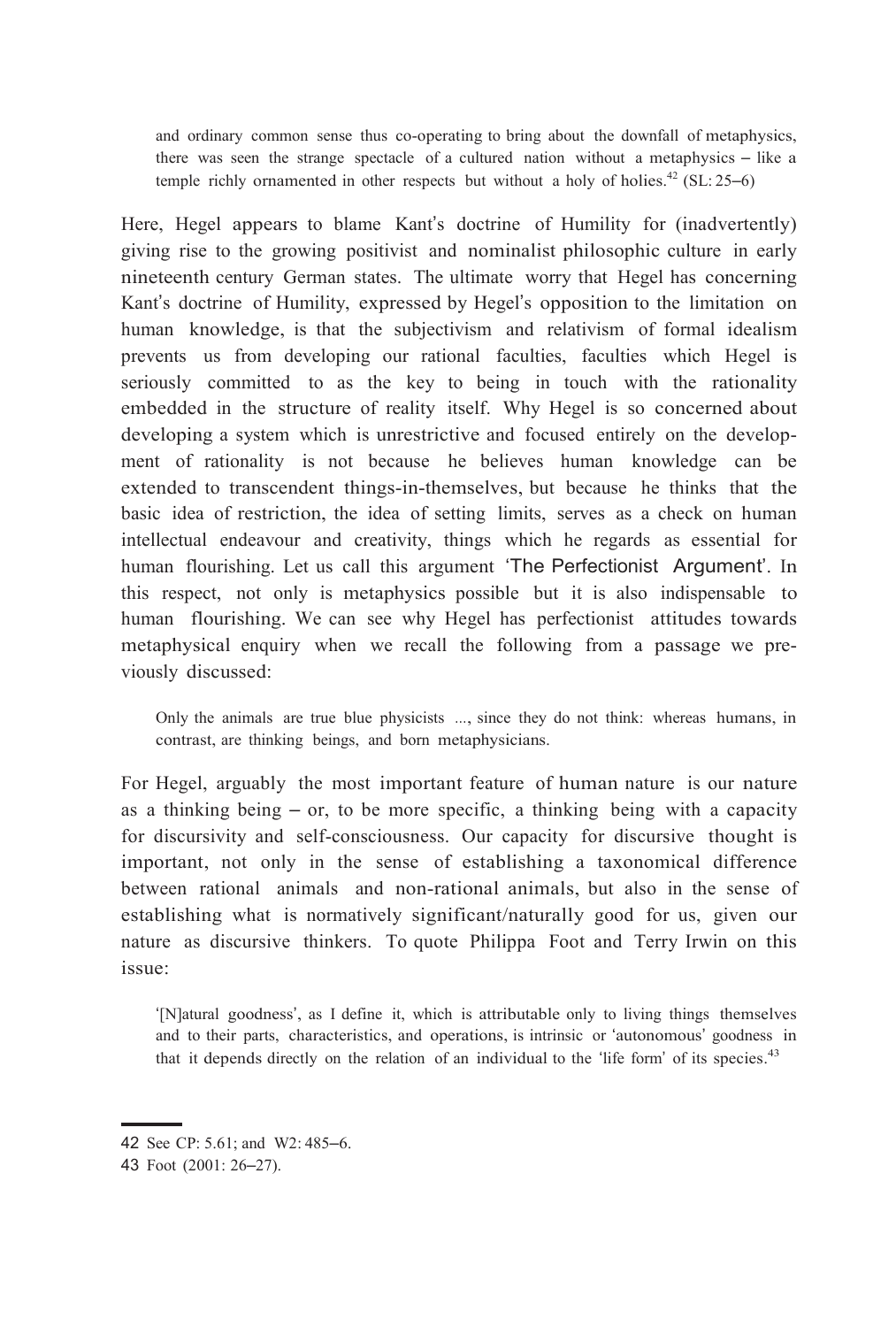(1) Human nature consists in rational agency, that is, in exercising the capacity to guide behaviour by practical reason. (2) The human good consists in the full actualisation of this capacity in fulfilling our other capacities. (3) The virtues are the different ways of actualising this capacity. 44

According to this model then, anything which prevents us from realising our nature by not allowing us to develop our capacities for discursive and reflective thought must not be pursued as an effort to achieve self-realisation. This forms the normative explanation for why Hegel is so resistant to eliminativist attitudes to metaphysics, because with regard to eliminativism, we are prevented from developing our rational faculties.

However, for all of Hegel's impassioned critique of orthodox Kantianism and varieties of eliminativism about metaphysics, neither the orthodox Kantian nor an eliminativist about metaphysics think of themselves as placing limits on thought that tend to limit our ability to flourish as rational beings. For the orthodox Kantian, moving from the science of being-qua-being to transcendental idealism is a crucial step along the path to human flourishing, because transcendental idealism aims to properly direct our rational faculties and thereby provide the conditions whereby enquirers can achieve rational satisfaction and self-realisation. Rather than place undue limits on thought, one is merely calling attention to and respecting our discursive capacities and the ways in which they are restricted by the conditions of sensibility and our cognitive constitution. Equally, for the eliminativist about metaphysics, the elimination of metaphysical speculation is deemed as a requirement for the achievement of human perfection. So, what we are left with now appears to be a philosophic stalemate, with the additional worry that both the Hegelian and the orthodox Kantian/eliminativist beg the question against one another: for Hegel, there is need to make recourse to speculative metaphysics, in order to flourish, because Kantianism and eliminativism are obstacles to human self-realisation. For the orthodox Kantian/eliminativist, there is no need at all to recourse to such commitments, in order to flourish, because Hegelianism is the obstacle to human selfrealisation.

One way in which this stalemate could perhaps be broken, in Hegel's favour, is by looking at Peirce's Rule of Reason: "Do not block the way of inquiry" (EP: 2.48). For Peirce, the reason why nominalism and its philosophical correlates, namely eliminativism, pose such a threat, to use Forster's term, is that nominalism and its philosophical correlates, due to their criteria of explanation, restrict "the kinds of questions that can be investigated and limit the

<sup>44</sup> Irwin (2009: 882).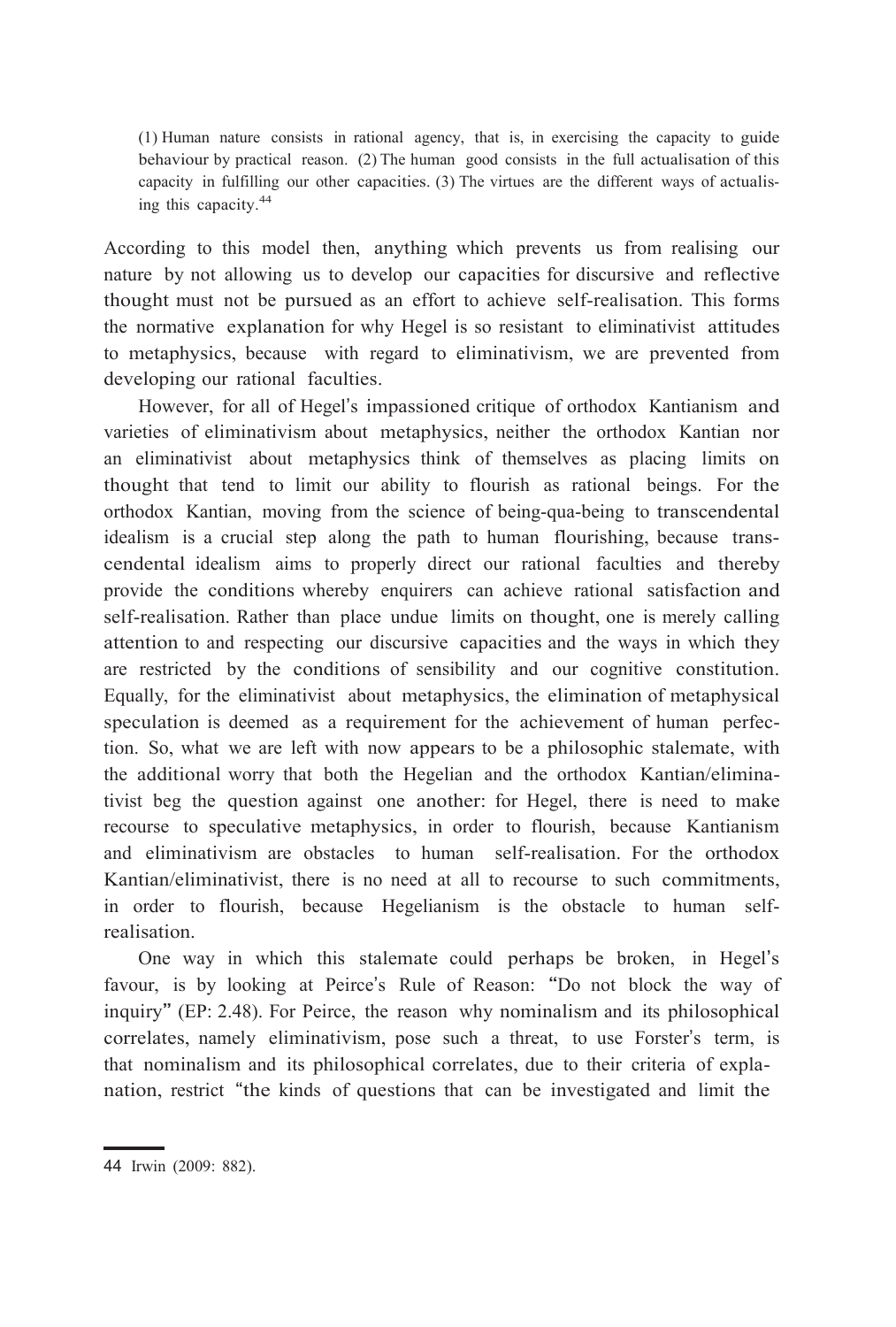kinds of answers to questions that can be offered and in doing so inhibit the progress of inquiry".<sup>45</sup> And the problem with restricting enquiry is that such a move is "anti-scientific in essence" (CP: 2.166). And the fundamental worry about nominalism and its philosophical correlates being essentially antiscientific is not simply that they conflict with the metaphysical commitments embedded in the theories of natural science, but that they also go against the very idea of critical enquiry simpliciter. As Peirce writes, "[i]t is one of the peculiarities of nominalism that it is continually supposing things to be absolutely inexplicable" (CP: 1.170). For Hegel and Peirce, what constitutes something being scientific is not simply that what one proposes has been put forward by doing natural science. Rather, what makes something scientific is establishing conclusions about the structure of reality and the like on the basis of selfcritical and broad enquiry, where such practices are not just beneficial for our theoretical-intellectual concerns but also for our development as human beings. As Christopher Hookway writes, "Peirce's work in ethics is motivated by a desire to explain the possibility of adopting the life of science as he understands it".<sup>46</sup> This is elaborated by Forster, who claims that "[o]n [Peirce's] view, human beings are not cogs in a vast cosmic mechanism, but rather are free, creative agents capable of transforming the world through the active realisation of intelligent ideals". 47

What is at stake when one puts forward philosophical theories or even when one does philosophy is not merely whether or not one attains sufficiently good levels of representational accuracy. Peirce is not particularly interested in this purely theoretical mode of cognitive activity. Rather, what matters for Peirce is "an ultimate, impartial, binding and rational framework for the organisation and fulfilment of human potential".<sup>48</sup> The explanation for why Peirce was so explicitly opposed to nominalism and its philosophical correlates is that they are obstacles to the organisation and fulfilment of human potential: nominalism seeks to restrict enquiry, due to being dogmatic and prejudicial in some ways, and by doing so, nominalism fails to promote genuinely critical thought, thereby preventing us from actualising our rational capacities. And because our rational capacities fail to be fully realised by nominalism, the possibility of us flourishing does not obtain.

In response, the Kantian may well concede that we would in fact be more realised as rational beings under the rubric of Hegelian and Peircean

<sup>45</sup> Forster (2011: 7).

<sup>46</sup> Hookway (2013: 192).

<sup>47</sup> Forster (2011: 245).

<sup>48</sup> Ibid., p. 246.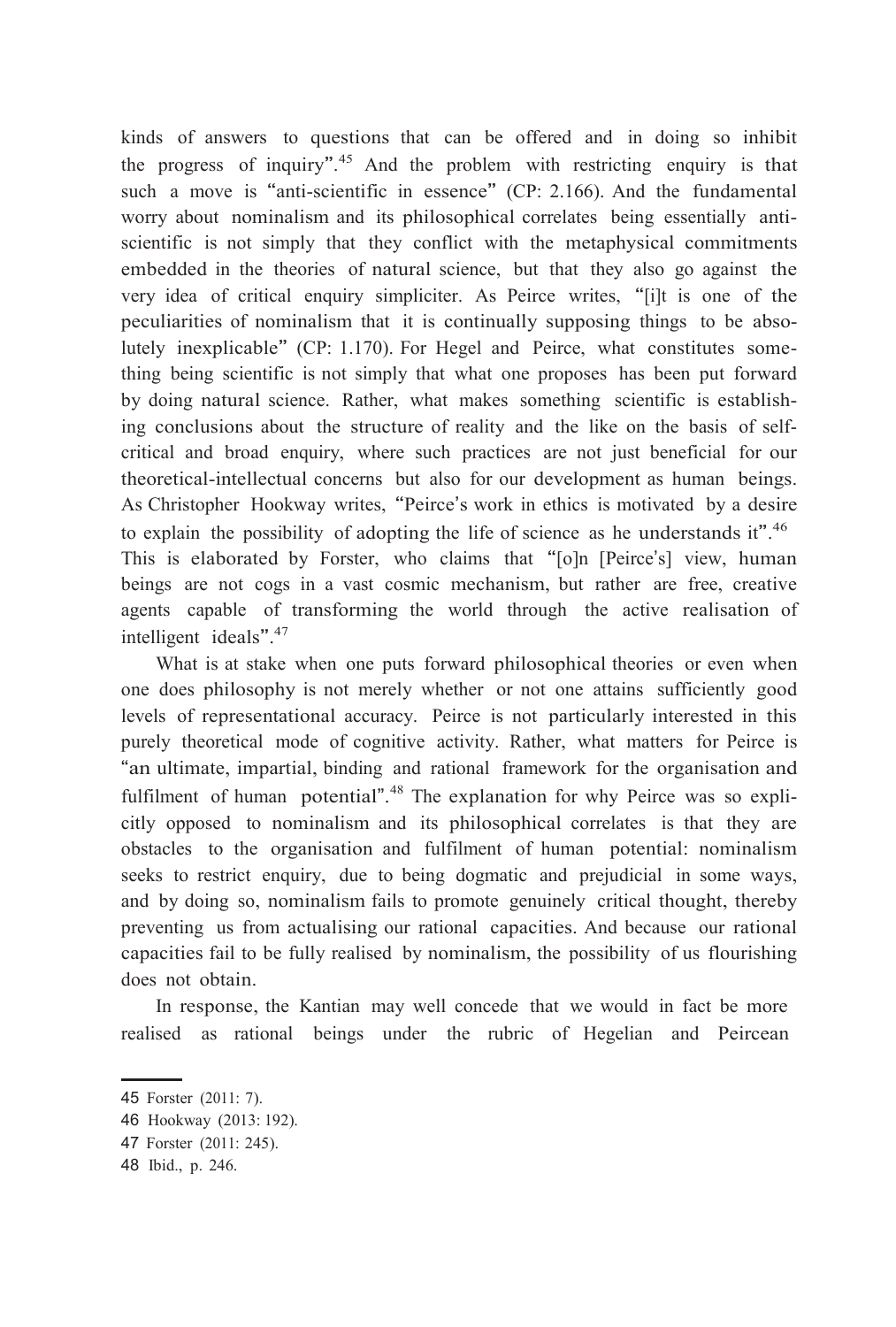metaphysics. That being said, though, there is still no guarantee whatsoever that Hegelian and/or Peircean metaphysics are successful: centuries of failure in metaphysics would suggest that success in first philosophy is far from assured. Given this meta-inductive scepticism, it would appear we should regretfully face up to the fact that metaphysics is something we should abandon even though to do better on this score would enable us to become more realised as rational beings. So, rather than block enquiry for the sake of it due to dogmatic attitudes to metaphysics, our sensitivity to the history of metaphysics would suggest that continuing down this particular path of enquiry is really not going to lead us anywhere at all.

Neither Hegel nor Peirce would claim that the task facing them is not difficult. However, I think both philosophers would have two objections to the Kantian here. Firstly, since Hegel and Peirce are fallibilists,  $49$  the talk of 'guarantees' would not resonate with them at all, given how the notion of a guarantee appears to be infallibilist; secondly, even though there has been plenty of failure in metaphysics throughout the centuries, why should we take such failure to automatically guarantee any future metaphysics is doomed to failure as well? That metaphysics seems to keep returning and is experiencing a powerful resurgence in contemporary analytic philosophy may in fact signal just how important and exciting the discipline is as a profound source of value for human beings: the respective metaphysical positions of Hegel and Peirce as well as the contemporary work of Lowe and Moore are all excellent instantiations of why metaphysics is important for human development, because they each seem to reveal what is crucial to critical enquiry – namely "radically new concepts by which to live".<sup>50</sup> Philosophy is much like the phenomenological subject in the Phenomenology of Spirit: it is fallible and multi-dimensional and moves through various novel stages and positions in an attempt to achieve rational satisfaction; and metaphysics occupies a central role in the attempt to achieve rational satisfaction and a fortiori human self-realisation, because metaphysical concepts such as freedom and agency are paradigmatically thick ethical concepts. As such, the Hegelian-Peircean effort to make sense of things is not just an exercise in representing states of affairs, it is also an exercise in finding ways for human beings to realise themselves through the practice of understanding the nature of reality and our place in it.

However, even if one agrees that the Hegelian-Peircean conception of metaphysics provides the right account of human flourishing and self-realisation, would it be a requirement for us to flourish to believe that account? I think the

<sup>49</sup> Cf. EP: 2.49.

<sup>50</sup> Moore (2012: 20).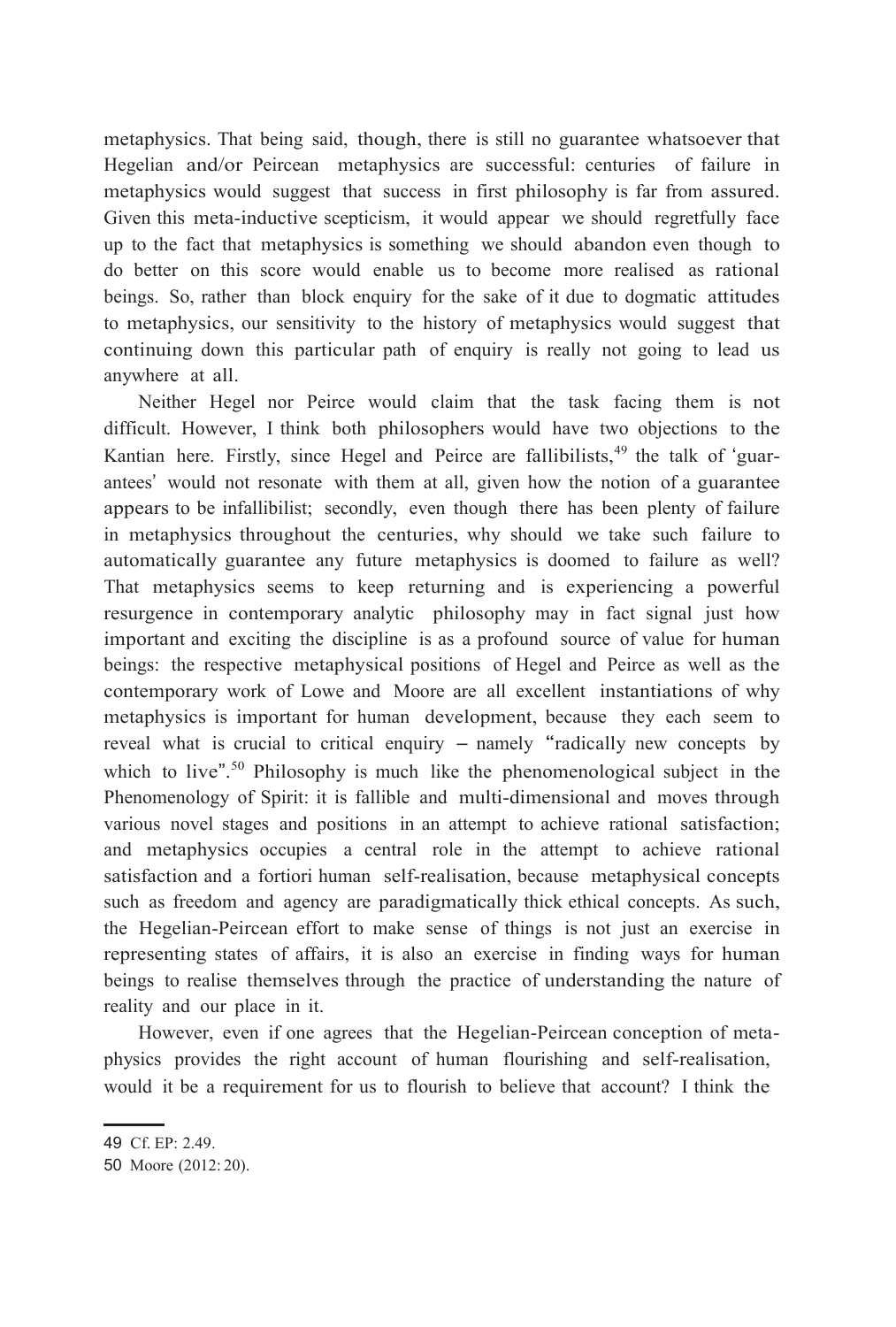answer to that question, for both Hegel and Peirce, would be an unequivocal 'yes': central to both Hegelian and Peircean varieties of metaphysics is the connection between the right kind of reasoning and appropriate habits for action. According to both Hegel and Peirce, thought is not a "theoretical detachment".<sup>51</sup> To be a thinking subject is not to be a disembodied res cogitans that is separate from the world and is little more than a cognitive voyeur. Rather, to be a thinking subject is to be an embodied being embedded in the world. Given our nature as rational and practical embodied thinkers embedded in the world, how we understand our rational activity is going to principally depend on what kinds of habits we develop for engaging with the world and other rational agents. For both Hegel and Peirce, at least as far as I understand them, the kinds of habits we ought to develop for best engaging with the world and with one another are habits which aim to "expand the frontiers of inquiry",<sup>52</sup> by advocating a wholly inclusive framework for realising our rational and social potential: what is essential for human flourishing and self-realisation is cultivating practices which best enable enquirers to fully actualise their capacity for critical thought, enabling ideas to undergo "further assessment, challenge, defence, and correction".<sup>53</sup> The practices which are most conducive to actualising critical thought are those practices which aim to make sense of things in the most unprejudiced way, and a necessary feature of having unprejudiced attitudes to making sense of things is "a distinctive kind of self-consciousness", <sup>54</sup> namely being aware of the right way of going about understanding reality and how to flourish.

We would appear, by not blocking the way of enquiry, to have avoided adopting one-sided forms of thought, rigidly fixed by the understanding. In doing so, Hegel's and Peirce's respective positions form the basis of our theoretical as well as our practical work: they show that not only is metaphysics unavoidable in ordinary language and natural scientific enquiry but that metaphysics is, to use an expression from Bernard Williams, "a humanistic discipline",<sup>55</sup> and therefore also required for our development as human beings. Such is the powerful nature of this metametaphysical position that we have found a particularly compelling and rich positive connection between two philosophical traditions that have traditionally been conceived of as intellectual antitheses. Moreover, there seems to be very strong reason to

<sup>51</sup> Ratcliffe (2011: 126).

<sup>52</sup> Rorty (2000: 60).

<sup>53</sup> Brandom (1994: 647).

<sup>54</sup> Moore (2012: 342).

<sup>55</sup> See Williams (2006a, 2006b).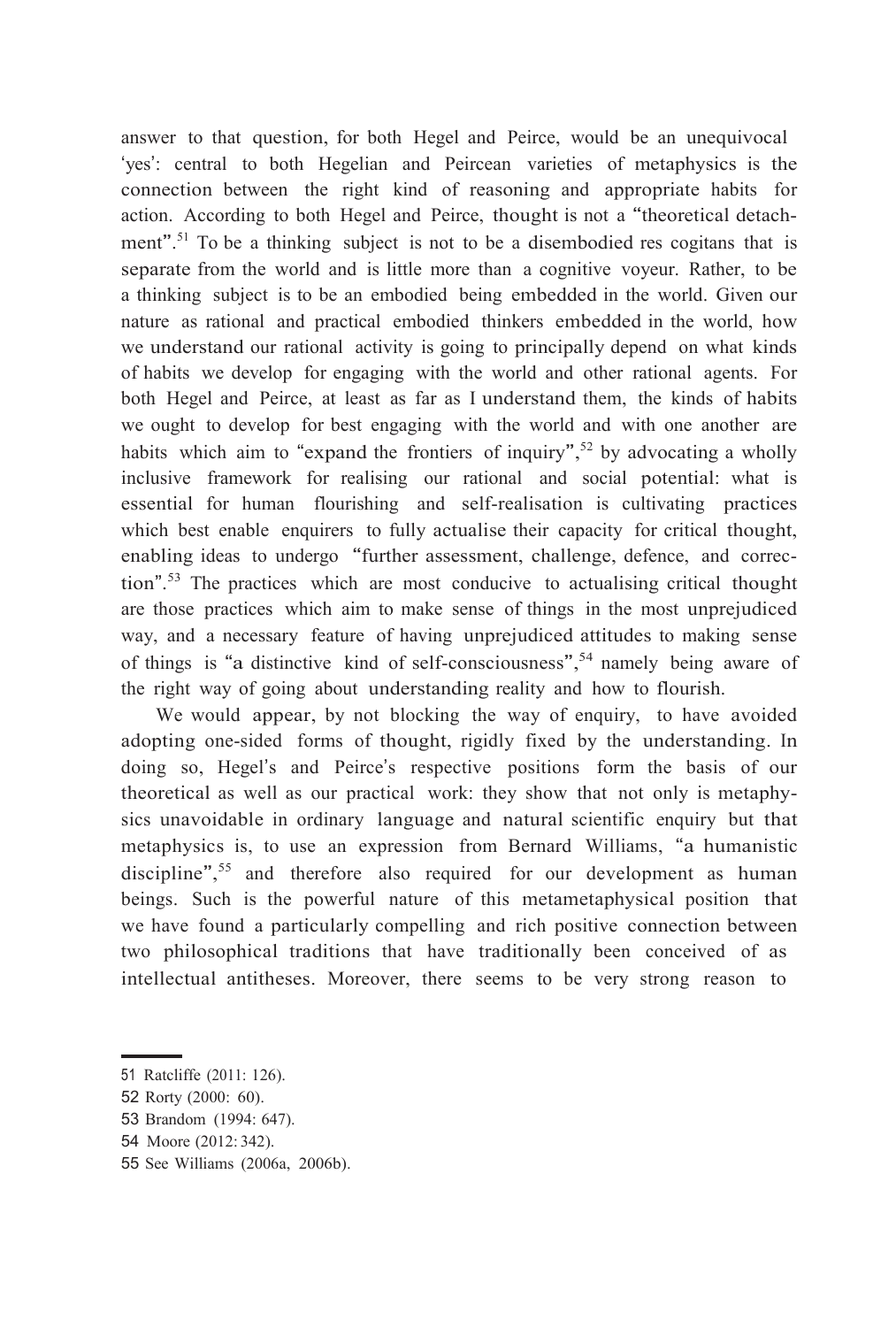suppose that Hegel and Peirce should be included in contemporary mainstream analytic metametaphysical discussions concerning eliminativism and other related positions.

Acknowledgements: I would like to thank Bob Stern for his invaluable comments on many previous drafts of this article.

## References

- Armstrong, D. M. 1997. "Against 'Ostrich' Nominalism: <sup>A</sup> Reply to Michael Devitt." In Properties, edited by D. H. Mellor and A. Oliver. Oxford: Oxford University Press.
- Beiser, F. C. 2005. Hegel. New York & London: Routledge.
- Brandom, R. B. 1994. Making it Explicit. Cambridge, MA/London: Harvard University Press.
- Devitt, M. 1997. "Ostrich Nominalism or Mirage Realism." In Properties, edited by D. H. Mellor and A. Oliver. Oxford: Oxford University Press.
- Ellis, B. 2001. Scientific Essentialism. Cambridge: Cambridge University Press.
- Foot, P. 2001. Natural Goodness. Oxford: Clarendon Press.
- Forster, P. 2011. Peirce and the Threat of Nominalism. Cambridge: Cambridge University Press.
- Hegel, G. W. F. 1969. Science of Logic. Translated by A. V. Miller. London: Allen and Unwin.
- Hegel, G. W. F. 1991. The Encyclopaedia Logic. Translated by T. F. Geraets, W. A. Suchting, and H. S. Harris. Indianapolis & Cambridge: Hackett Publishing Company, Inc.
- Hegel, G. W. F. 1995. Lectures on the History of Philosophy. Translated by E. S. Haldane. Lincoln, NA: University of Nebraska Press.
- Hookway, C. 2013. The Pragmatic Maxim. Oxford: Oxford University Press.
- Houlgate, S. 2006. The Opening of Hegel's Logic: From Being to Infinity. West Lafayette, IA: Purdue University Press.
- Irwin, T. 2009. The Development of Ethics: A Historical and Critical Study, Volume III: from Kant to Rawls. Oxford: Oxford University Press.
- Lowe, E. J. 1998. The Possibility of Metaphysics. Oxford: Oxford University Press.
- Lowe, E. J. 2002. A Survey of Metaphysics. Oxford: Oxford University Press.
- Lowe, E. J. 2006. The Four-Category Ontology: <sup>A</sup> Metaphysical Foundation for Natural Science. Oxford: Oxford University Press.
- Moore, A. W. 2012. The Evolution of Modern Metaphysics: Making Sense of Things. Cambridge: Cambridge University Press.
- Oderberg, D. S. 2007. Real Essentialism. New York: Routledge.
- Peirce, C. S. 1931–1958. Collected Papers of Charles Sanders Peirce, Vol. 8. C. Hartshorne, P. Weiss, and A. W. Burks (eds.) Vols. 1–6 edited by C. Harteshorne and P. Weiss, 1931–1935; vols. 7–8 edited by A. W. Burks, 1958. Cambridge, MA: Harvard University Press.
- Peirce, C. S. 1982. Writings of Charles S. Peirce: A Chronological Edition, currently 6 vols.. M. Fisch, E. Moore, C. Kloesel (eds.). Bloomington: Indiana University Press.
- Peirce, C. S. 1992 & 1998. The Essential Peirce, Vol. 2. N. Houser, C. Kloesel, and the Peirce Edition Project (eds.). Bloomington: Indiana University Press.
- Ratcliffe, M. 2011. "Stance, Feeling and Phenomenology." Synthese 178:121–130.